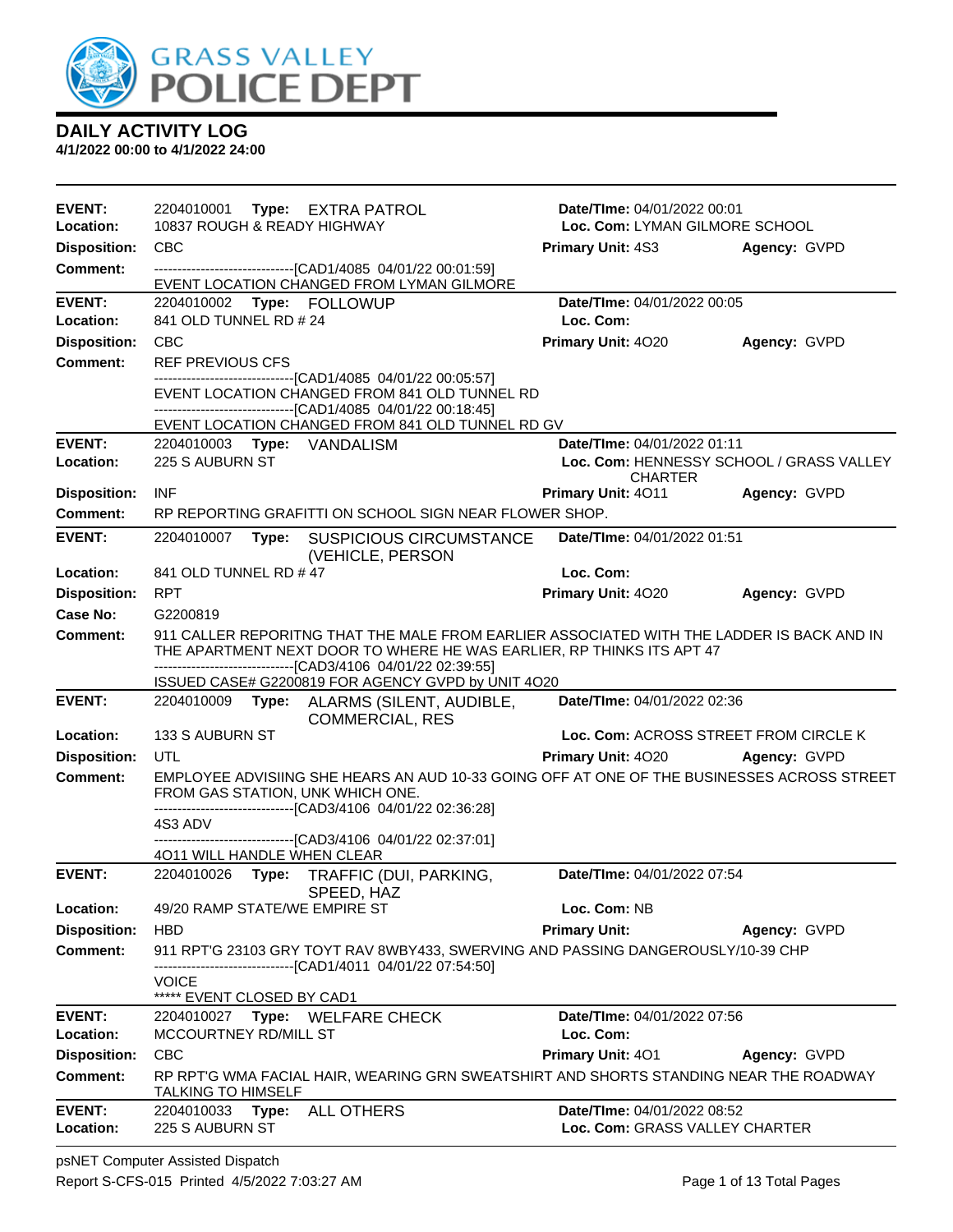

|                            | Disposition: CBC INFO FWD TO 4A2 |       |                                                                                          | Primary Unit: 4018                                     | Agency: GVPD |
|----------------------------|----------------------------------|-------|------------------------------------------------------------------------------------------|--------------------------------------------------------|--------------|
| <b>Comment:</b>            |                                  |       | EMPLOYEE AT THE SCHOOL REQUESTING 10-21 FOR INFO ON A SCHOOL EVENT                       |                                                        |              |
| <b>EVENT:</b>              | 2204010044                       |       | Type: PRIVATE PARTY TOW<br><b>REPORT</b>                                                 | Date/TIme: 04/01/2022 09:26                            |              |
| Location:                  | 111 BANK ST                      |       |                                                                                          | Loc. Com:                                              |              |
| <b>Disposition:</b>        | <b>HBD</b>                       |       |                                                                                          | <b>Primary Unit:</b>                                   | Agency: GVPD |
| <b>Comment:</b>            | PRIVATE PARTY TOW                |       |                                                                                          |                                                        |              |
|                            | FCN/3702209101495                |       | --------------------[CAD3/4056_04/01/22_09:32:49]                                        |                                                        |              |
|                            | ***** EVENT CLOSED BY CAD3       |       |                                                                                          |                                                        |              |
| <b>EVENT:</b><br>Location: | 415 CENTRAL AV                   |       | 2204010045 Type: TRAFFIC ACCIDENT                                                        | Date/TIme: 04/01/2022 09:26<br>Loc. Com: MEMORIAL PARK |              |
|                            |                                  |       |                                                                                          |                                                        |              |
| <b>Disposition:</b>        | <b>CBC</b>                       |       |                                                                                          | <b>Primary Unit: 402</b>                               | Agency: GVPD |
| <b>Comment:</b>            | 20002 OCC"D YESTERDAY            |       | ------------------------------[CAD1/4011 04/01/22 09:26:44]                              |                                                        |              |
|                            |                                  |       | EVENT LOCATION CHANGED FROM MEMORIAL PARK                                                |                                                        |              |
|                            |                                  |       | -------------------------------[4O2/MDT 04/01/22 09:40]                                  |                                                        |              |
|                            |                                  |       | CONTACT MADE W RO WHO ALREADY REPORTED THE TC TO THEIR VEHICLE INSURANCE CARRIER, NO     |                                                        |              |
| <b>EVENT:</b>              |                                  |       | SUSPECT INFO COULD BE RETRIEVED. RO DID NOT WISH TO FILE A REPORT. CBC                   | Date/TIme: 04/01/2022 09:39                            |              |
|                            |                                  |       | 2204010047 Type: SUSPICIOUS CIRCUMSTANCE<br>(VEHICLE, PERSON                             |                                                        |              |
| Location:                  |                                  |       | RAILROAD AV/IDAHO MARYLAND RD                                                            | Loc. Com:                                              |              |
| <b>Disposition:</b>        | CBC 98M                          |       |                                                                                          | Primary Unit: 4018                                     | Agency: GVPD |
| <b>Comment:</b>            |                                  |       | RP RPTG SUBJ LIVING IN A WHI VAN, HAS BEEN THERE APPROX A WEEK. ALSO ASSOCIATED W/ A GRN |                                                        |              |
|                            | <b>HONDA ELEMENT</b>             |       |                                                                                          |                                                        |              |
|                            |                                  |       | -------------------------------[4O18/MDT 04/01/22 10:28]                                 |                                                        |              |
|                            |                                  |       | RO ADVISED OF 72 HR PARKING AS WELL AS REGISTRATION REQUIREMENTS FOR PA 28. AGREED TO    |                                                        |              |
| <b>EVENT:</b>              | MOVE ALONG SHORTLY. CBC.         |       | 2204010048 Type: COMMUNITY POLICING                                                      | Date/TIme: 04/01/2022 09:42                            |              |
|                            |                                  |       | <b>ACTION</b>                                                                            |                                                        |              |
| <b>Disposition:</b>        | <b>CBC</b>                       |       |                                                                                          | Primary Unit: 402                                      | Agency: GVPD |
| <b>Comment:</b>            |                                  |       |                                                                                          |                                                        |              |
| <b>EVENT:</b>              | 2204010053                       | Type: | <b>COMMUNITY POLICING</b>                                                                | Date/TIme: 04/01/2022 09:57                            |              |
| Location:                  | 660 MINNIE ST                    |       | <b>ACTION</b>                                                                            | Loc. Com:                                              |              |
| <b>Disposition:</b>        | <b>CBC</b>                       |       |                                                                                          | Primary Unit: 402                                      | Agency: GVPD |
| <b>Comment:</b>            |                                  |       | -------------------------------[4O2/MDT 04/01/22 10:15]                                  |                                                        |              |
|                            |                                  |       | GRAFFITI REMOVAL FROM SKATE PARK WATER FOUNTAIN                                          |                                                        |              |
| <b>EVENT:</b>              | 2204010057                       | Type: | <b>RESTRAINING ORDERS (TRO,</b><br>OAH, CUSTODY, C                                       | Date/TIme: 04/01/2022 10:11                            |              |
| Location:                  | 844 OLD TUNNEL RD                |       |                                                                                          | Loc. Com: WSMC                                         |              |
| <b>Disposition:</b>        | <b>RPT RPT TAKEN</b>             |       |                                                                                          | Primary Unit: 401                                      | Agency: GVPD |
| <b>Case No:</b>            | G2200820                         |       |                                                                                          |                                                        |              |
| Comment:                   |                                  |       | 911 HANGUP/ ON CALLBACK RP REQ'G PERSONAL CTC REF CUSTODY EXCHANGE ISSUES                |                                                        |              |
|                            |                                  |       | -[CAD1/4011 04/01/22 10:48:40]                                                           |                                                        |              |
|                            |                                  |       | ISSUED CASE# G2200820 FOR AGENCY GVPD by UNIT 4O1                                        |                                                        |              |
| <b>EVENT:</b>              | 2204010061                       |       | Type: COMMUNITY POLICING<br><b>ACTION</b>                                                | Date/TIme: 04/01/2022 10:26                            |              |
| Location:                  | ALLISON RANCH RD                 |       |                                                                                          | Loc. Com:                                              |              |
| <b>Disposition:</b>        | <b>CBC</b>                       |       |                                                                                          | Primary Unit: 402                                      | Agency: GVPD |
|                            |                                  |       |                                                                                          |                                                        |              |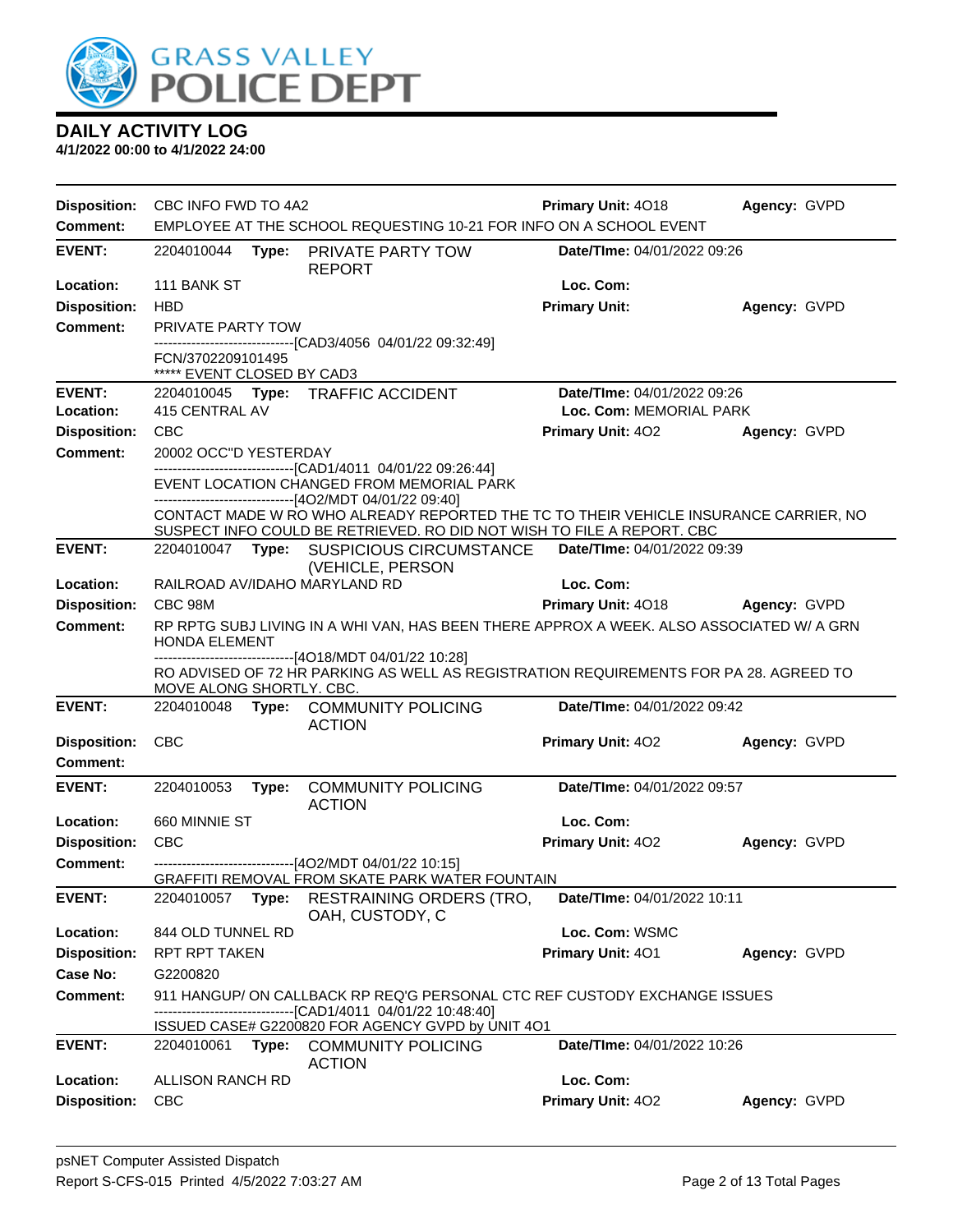

| <b>Comment:</b>     | <b>WOLF CREEK TRAIL</b>                                                                                                                  |                                                                                                                                              |                                                     |              |
|---------------------|------------------------------------------------------------------------------------------------------------------------------------------|----------------------------------------------------------------------------------------------------------------------------------------------|-----------------------------------------------------|--------------|
|                     | ----------------------[4O2/MDT 04/01/22 10:45]<br>RALEYS SHOPPING CART LOCATED ON TAIL, CONTACT WITH RALEYS MANAGEMENT WHO WILL BE BY TO |                                                                                                                                              |                                                     |              |
|                     |                                                                                                                                          | RETRIEVE. CAMP LOCATED ON HILLSIDE, CONTACT MADE WITH MALE SUBJECT WHO WAS ADVISED OF GV                                                     |                                                     |              |
|                     |                                                                                                                                          | MC AND WILL BE PACKING UP AND MOVING ON.                                                                                                     |                                                     |              |
| <b>EVENT:</b>       | 2204010063    Type: THREATS                                                                                                              |                                                                                                                                              | Date/TIme: 04/01/2022 10:35                         |              |
| Location:           | 276 GATES PL                                                                                                                             |                                                                                                                                              | Loc. Com: SPIRIT HOUSE                              |              |
| <b>Disposition:</b> | UTL UTL                                                                                                                                  |                                                                                                                                              | Primary Unit: 4K6                                   | Agency: GVPD |
| <b>Comment:</b>     | PARKED ON THE STREET.                                                                                                                    | SUBJ WAS THREATENING STAFF, JUST GOT INTO A SILV HONDA CIVIC W/O LPS, TINTED WINDOWS. STILL                                                  |                                                     |              |
|                     | NOW THROWING THINGS AT STAFF.                                                                                                            | -------------------------------[CAD1/4011 04/01/22 10:39:14]                                                                                 |                                                     |              |
|                     | LAST SEEN DRIVING TWD LUMBER JACKS                                                                                                       |                                                                                                                                              |                                                     |              |
| <b>EVENT:</b>       |                                                                                                                                          | 2204010065 Type: SUSPICIOUS CIRCUMSTANCE<br>(VEHICLE, PERSON                                                                                 | Date/TIme: 04/01/2022 10:40                         |              |
| Location:           | 275 DORSEY DR #64                                                                                                                        |                                                                                                                                              | Loc. Com: GRASS VALLEY TERRACE<br><b>APARTMENTS</b> |              |
| <b>Disposition:</b> | CBC                                                                                                                                      |                                                                                                                                              | Primary Unit: 4018                                  | Agency: GVPD |
| Comment:            | RP HAS A LOCKSMITH ENRT AS WELL                                                                                                          | PROPERTY MANAGER REQ CTC AT LISTED, HE BELIEVES A FORMER TENANT MAY HAVE FORCED ENTRY<br>INTO THE LISTED UNIT. LIGHTS ARE ON INSIDE          |                                                     |              |
|                     | 4021 SPOKE WITH THE SU YESTERDAY                                                                                                         |                                                                                                                                              |                                                     |              |
|                     |                                                                                                                                          | --------------------------------[CAD1/4011 04/01/22 10:41:37]                                                                                |                                                     |              |
| <b>EVENT:</b>       |                                                                                                                                          | 4S5 ADVISED, WILL BE IN ROUTE WHEN ANOTHER UNIT IS 10-8                                                                                      | Date/TIme: 04/01/2022 10:41                         |              |
|                     | 2204010066 Type: 911 UNKNOWN                                                                                                             | (HANGUPS, ABAN'S)                                                                                                                            |                                                     |              |
| Location:           | 1008 PLAZA DR                                                                                                                            |                                                                                                                                              | Loc. Com: SPEEDWAY                                  |              |
| <b>Disposition:</b> | CBC 98M                                                                                                                                  |                                                                                                                                              | Primary Unit: 4K6                                   | Agency: GVPD |
| <b>Comment:</b>     | 911 HANGUP                                                                                                                               |                                                                                                                                              |                                                     |              |
|                     | NEG ANSWER ON CALLBACK                                                                                                                   | -------------------------------[CAD3/4056 04/01/22 10:42:30]                                                                                 |                                                     |              |
|                     |                                                                                                                                          | -------------------------------[4K6/MDT 04/01/22 10:48]                                                                                      |                                                     |              |
|                     | LEFT PRIOR TO OUR ARRIVAL.                                                                                                               | CTC MADE W/ EMPLOYEES WHO ADV THEY HAD AN IRATE CUSTOMER REFUSING TO LEAVE. CUSTOMER                                                         |                                                     |              |
|                     | <b>CBC</b>                                                                                                                               |                                                                                                                                              |                                                     |              |
| EVENT:              | 2204010067<br>Type:                                                                                                                      | <b>ALL OTHERS</b>                                                                                                                            | Date/TIme: 04/01/2022 10:43                         |              |
| Location:           | 757 SUTTON WY                                                                                                                            |                                                                                                                                              | Loc. Com: WELLS FARGO                               |              |
| <b>Disposition:</b> | CBC PACKING UP AND MOVING ALONG                                                                                                          |                                                                                                                                              | Primary Unit: 4K6                                   | Agency: GVPD |
| <b>Comment:</b>     |                                                                                                                                          | RP RPT'G MALE SUBJ SELLING STRAWBERRIES IS HARRASSING PEOPLE FOR MONEY                                                                       |                                                     |              |
| <b>EVENT:</b>       | 2204010068<br>Type:                                                                                                                      | ANIMALS (ABUSE, LOOSE,<br>FOUND, INJURED)                                                                                                    | Date/TIme: 04/01/2022 10:47                         |              |
| Location:           | 828 W MAIN ST                                                                                                                            |                                                                                                                                              | Loc. Com: PEACE LUTHERAN CHURCH                     |              |
| <b>Disposition:</b> | <b>CBC 98M</b>                                                                                                                           |                                                                                                                                              | Primary Unit: 4Z32                                  | Agency: GVPD |
| <b>Comment:</b>     | RP RPT'G TWO LOOSE GOATS                                                                                                                 |                                                                                                                                              |                                                     |              |
|                     | WAS HOME.                                                                                                                                | --------------------------[4O2/MDT 04/01/22 11:38]<br>GOATS WERE CAPTURED AND RETURNED TO THEIR HOME. FOLLOW UP W RESIDENT BY 4Z32 AS NO ONE |                                                     |              |
|                     | RE-OPENED AS EVENT GVPD 2204010083                                                                                                       | ----------------------------[CAD1/4011_04/01/22 11:40:35]                                                                                    |                                                     |              |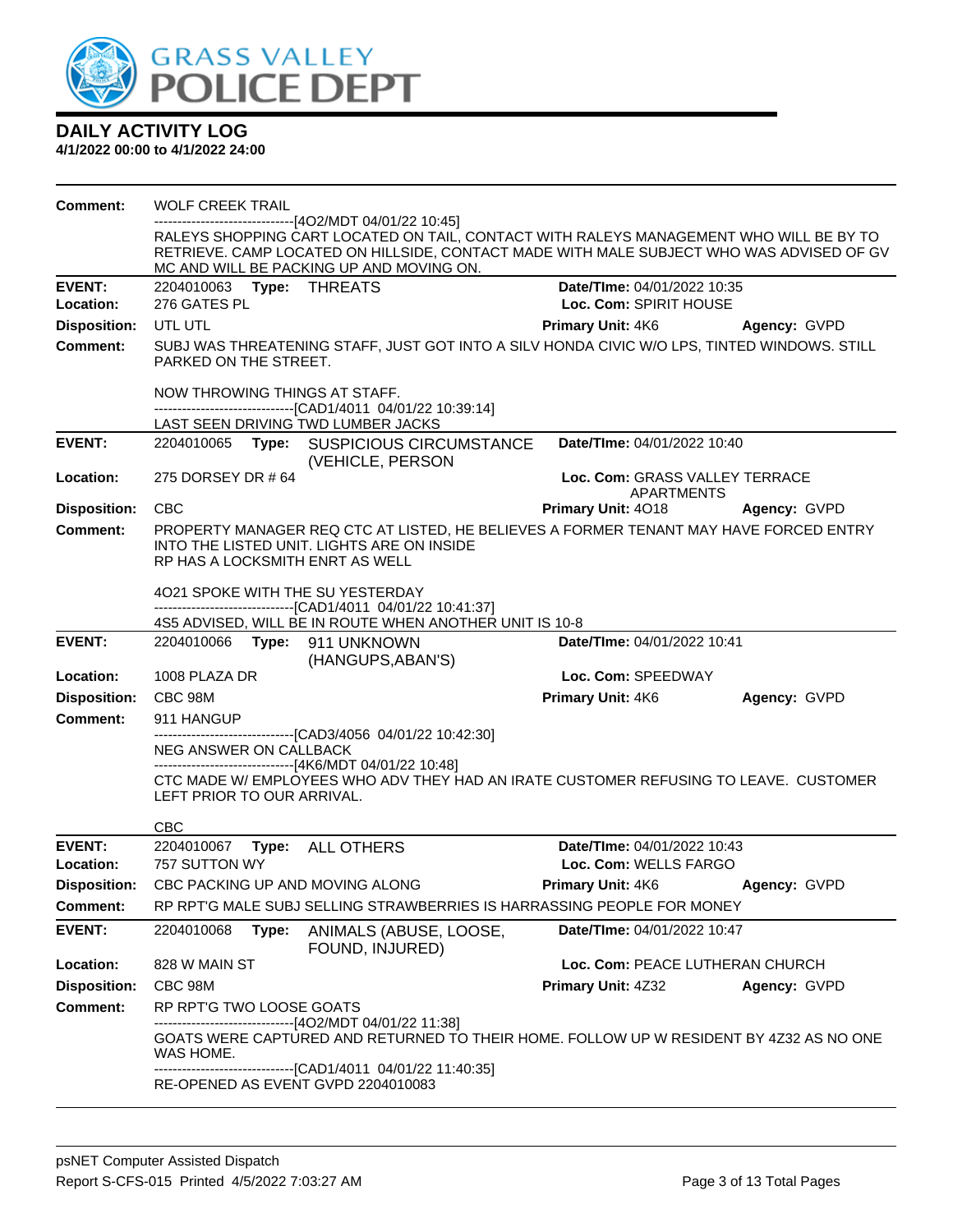

#### **DAILY ACTIVITY LOG 4/1/2022 00:00 to 4/1/2022 24:00**

**EVENT:** 2204010070 **Type:** THEFT (GRAND, PETTY, FROM MERCHANT) **Date/TIme:** 04/01/2022 11:01 **Location:** 105 W EMPIRE ST **Loc. Com:** GOLDEN EMPIRE MARKET **Disposition:** RPT PLACED ON HOLD **Primary Unit:** 4O1 **Agency:** GVPD **Case No:** G2200821 **Comment:** EMPLOYEE REPORTING 459.5 OF ALCOHOL 30 AGO. RP REQUEST REPORT WILL SIGN CA. SUSPECT HAS LEFT THE STORE. ------------------------------[CAD3/4056 04/01/22 11:11:01] 911 RPT'G SU IS NOW BACK IFO THE STORE WMA 19YOA BACKWARDS HAT. WHILE LL GVPD ARRIVED ------------------------------[CAD1/4011 04/01/22 11:37:23] ISSUED CASE# G2200821 FOR AGENCY GVPD by UNIT 4O1 ------------------------------[CAD3/4056 04/01/22 11:39:04] 10-39 ER **EVENT:** 2204010071 **Type:** PROPERTY LOST OR FOUND **Date/TIme:** 04/01/2022 11:02 **Location:** 202 COLFAX AV **Loc. Com:** BARBER SHOP **Disposition:** RPT RPT TAKEN **Primary Unit:** 4O1 **Agency:** GVPD **Case No:** G2200823 Comment: RP REQ PICKUP OF FOUND BIKE ------------------------------[CAD1/4011 04/01/22 12:13:02] ISSUED CASE# G2200823 FOR AGENCY GVPD by UNIT 4O1 **EVENT:** 2204010075 **Type:** SUSPICIOUS CIRCUMSTANCE (VEHICLE, PERSON **Date/TIme:** 04/01/2022 11:19 **Location:** 660 MINNIE ST **Loc. Com:** MINNIE PARK **Disposition:** CBC **Primary Unit:** 4O2 **Agency:** GVPD **Comment:** RP RPT'G THAT LAST NIGHT AT APRX 1830HRS THERE WAS A MALE IN A OLDER RV LOITERING IN THE AREA ------------------------------[4O2/MDT 04/01/22 11:49] UTL THAT RV TODAY **EVENT:** 2204010083 **Type:** ANIMALS (ABUSE, LOOSE, FOUND, INJURED) **Date/TIme:** 04/01/2022 11:40 **Location:** 828 W MAIN ST **Loc. Com:** PEACE LUTHERAN CHURCH **Disposition:** RPT RPT TAKEN **Primary Unit:** 4Z32 **Agency:** GVPD **Case No:** G2200822 **Comment:** \*\*\*\*\* RE-OPENED EVENT GVPD 2204010068 (opened 04/01/2022 10:47:20, 4Z32, closed as CBC 04/01/2022 11:39:56) [comments event 2204010068] RP RPT'G TWO LOOSE GOATS ------------------------------[4O2/MDT 04/01/22 11:38] GOATS WERE CAPTURED AND RETURNED TO THEIR HOME. FOLLOW UP W RESIDENT BY 4Z32 AS NO ONE WAS HOME. [end comments event 2204010068] ------------------------------[CAD1/4011 04/01/22 11:41:39] ISSUED CASE# G2200822 FOR AGENCY GVPD by UNIT 4Z32 **EVENT:** 2204010091 **Type:** THREATS **Date/TIme:** 04/01/2022 12:23 **Location:** 867 SUTTON WY **Loc. Com:** SAFEWAY **Disposition:** CBC 98T **Primary Unit:** 4O18 **Agency:** GVPD **Comment:** EMPLOYEE AT SAFEWAY REPORTING SHE WAS THREATENED BY A TRANSIENT. RP REQUESTING CONTACT FOR REPORT. RP SAID THE STORE HAS VIDEO SURVEILLANCE. **EVENT:** 2204010093 **Type:** 911 UNKNOWN (HANGUPS,ABAN'S) **Date/TIme:** 04/01/2022 12:25 **Location:** 470 IDAHO MARYLAND RD **Loc. Com:** CHRIS CALIBER COLLISION **Disposition:** HBD **Primary Unit: Agency:** GVPD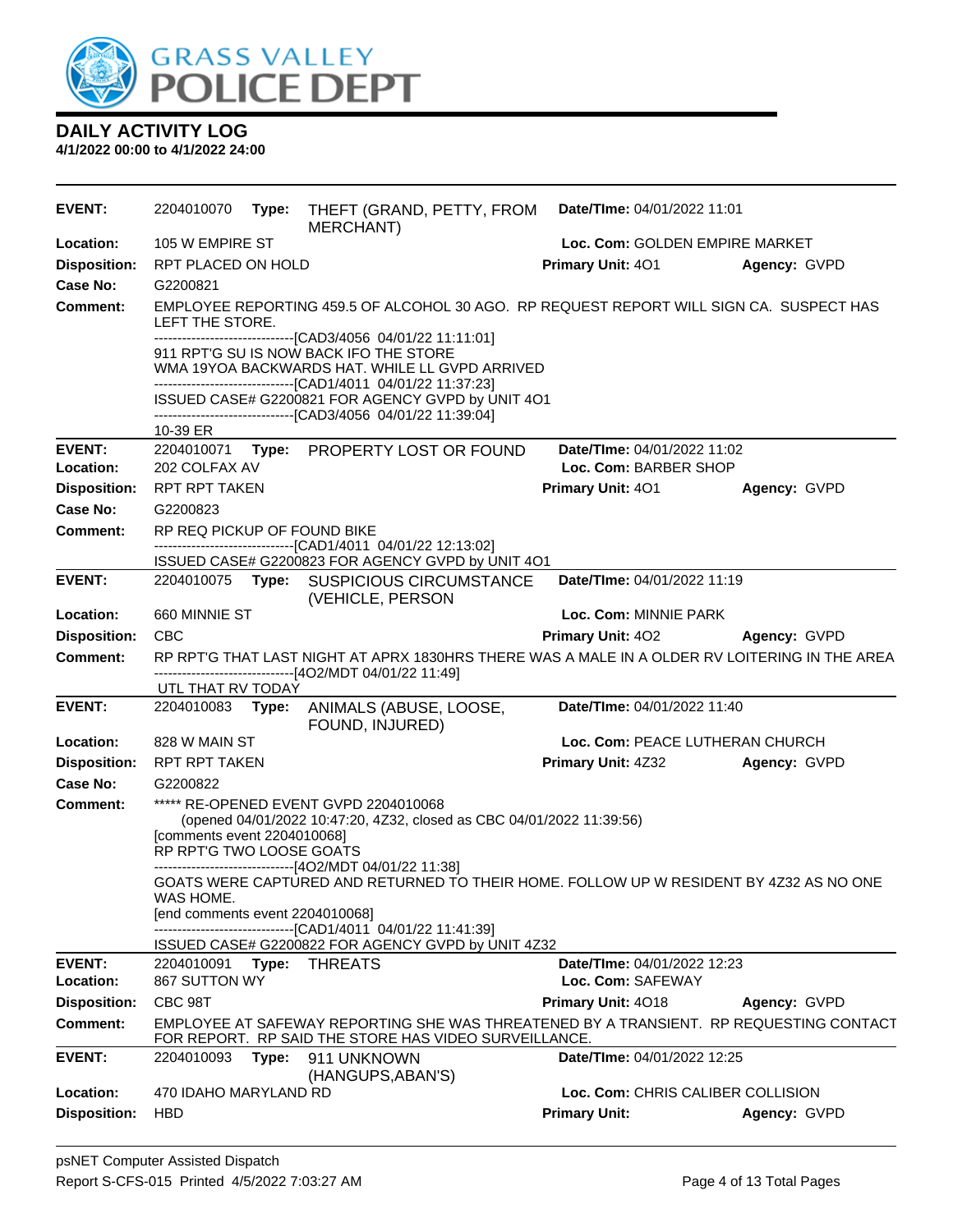

| <b>Comment:</b>     | 911 ABANDON/C4 ON CALLBACK<br>***** EVENT CLOSED BY CAD3                                                                              |       |                                                                                                                                                                                                                                                           |                             |                                |
|---------------------|---------------------------------------------------------------------------------------------------------------------------------------|-------|-----------------------------------------------------------------------------------------------------------------------------------------------------------------------------------------------------------------------------------------------------------|-----------------------------|--------------------------------|
| <b>EVENT:</b>       |                                                                                                                                       |       | 2204010099 Type: TRAFFIC ACCIDENT                                                                                                                                                                                                                         | Date/TIme: 04/01/2022 13:01 |                                |
| Location:           | 2054 NEVADA CITY HIGHWAY                                                                                                              |       |                                                                                                                                                                                                                                                           | Loc. Com: SAVE MART         |                                |
| <b>Disposition:</b> | CBC NEG RPT DESIRED                                                                                                                   |       |                                                                                                                                                                                                                                                           | <b>Primary Unit: 4018</b>   | Agency: GVPD                   |
| <b>Comment:</b>     | 911 20002 JUST OCCD                                                                                                                   |       |                                                                                                                                                                                                                                                           |                             |                                |
|                     | WHI FORD PICKUP W/ CAMPER SHELL, JUST TURNED RIGHT OUT OF PARKING LOT.<br>------------------------------[CAD1/4011_04/01/22 13:02:20] |       |                                                                                                                                                                                                                                                           |                             |                                |
|                     | MALE DRIVER, APPROX 75-80                                                                                                             |       | ------------------------------[CAD1/4011 04/01/22 13:02:49]                                                                                                                                                                                               |                             |                                |
|                     |                                                                                                                                       |       | RP BELIEVES THE SU WAS POSS IMPAIRED, BLOODSHOT EYES                                                                                                                                                                                                      |                             |                                |
| <b>EVENT:</b>       |                                                                                                                                       |       | 2204010103 Type: COMMUNITY POLICING<br><b>ACTION</b>                                                                                                                                                                                                      | Date/TIme: 04/01/2022 13:11 |                                |
| <b>Disposition:</b> | <b>CBC</b>                                                                                                                            |       |                                                                                                                                                                                                                                                           | <b>Primary Unit: 402</b>    | Agency: GVPD                   |
| <b>Comment:</b>     |                                                                                                                                       |       |                                                                                                                                                                                                                                                           |                             |                                |
| <b>EVENT:</b>       | 2204010107                                                                                                                            |       | Type: ALL OTHERS                                                                                                                                                                                                                                          | Date/TIme: 04/01/2022 13:25 |                                |
| Location:           | <b>GRASS VALLEY</b>                                                                                                                   |       |                                                                                                                                                                                                                                                           | Loc. Com:                   |                                |
| <b>Disposition:</b> | <b>CBC</b>                                                                                                                            |       |                                                                                                                                                                                                                                                           | <b>Primary Unit: 4S5</b>    | Agency: GVPD                   |
| <b>Comment:</b>     |                                                                                                                                       |       | RP REQ 10-21 REF HIS SON/MENTAL HEALTH CONCERNS. HAS BEEN IN CTC W/ MCT                                                                                                                                                                                   |                             |                                |
|                     | -------------------------------[CAD3/4056_04/01/22 13:36:05]<br>EVENT LOCATION CHANGED FROM NEVADA COUNTY                             |       |                                                                                                                                                                                                                                                           |                             |                                |
| <b>EVENT:</b>       |                                                                                                                                       |       | 2204010109 Type: DISTURBANCE (NOISE,                                                                                                                                                                                                                      | Date/TIme: 04/01/2022 13:29 |                                |
|                     |                                                                                                                                       |       | MUSIC, VERBAL, BARKI                                                                                                                                                                                                                                      |                             |                                |
| Location:           | <b>460 BRUNSWICK RD</b>                                                                                                               |       |                                                                                                                                                                                                                                                           | Loc. Com: BANK OF THE WEST  |                                |
| <b>Disposition:</b> | CBC 98M                                                                                                                               |       |                                                                                                                                                                                                                                                           |                             | Primary Unit: 4K6 Agency: GVPD |
| <b>Comment:</b>     |                                                                                                                                       |       | 911 CLIENT THAT HAS RECENTLY THREATENED THE EMPLOYEES IS CURRENTLY BACK AT THE BNS.                                                                                                                                                                       |                             |                                |
|                     |                                                                                                                                       |       | SU IS CURRENTLY STATED HES GOING TO KILL EVERYONE AND THEIR FAMILIES                                                                                                                                                                                      |                             |                                |
|                     | SILV HONDA CIVIC NO LPS                                                                                                               |       |                                                                                                                                                                                                                                                           |                             |                                |
|                     | RP CANNOT HEAR DISPATCH. NFI                                                                                                          |       | -------------------------------[CAD1/4011_04/01/22_13:29:10]                                                                                                                                                                                              |                             |                                |
|                     |                                                                                                                                       |       | -------------------------------[CAD1/4011_04/01/22 13:29:30]                                                                                                                                                                                              |                             |                                |
|                     |                                                                                                                                       |       | LSW GRN JACKET, LONG HAIR, DREADLOCKS, UNIBROW<br>------------------------------[CAD1/4011 04/01/22 13:29:51]                                                                                                                                             |                             |                                |
|                     |                                                                                                                                       |       | APPROX 5'11 BEARD GLASSES, SHORT SLEEVED OLIVE GREEN SHIRT. UNK WEAPONS<br>--------------------------------[CAD1/4011 04/01/22 13:30:30]                                                                                                                  |                             |                                |
|                     |                                                                                                                                       |       | EVENT CALL TYPE CHANGED FROM SUI<br>--------------------------------[CAD1/4011_04/01/22 13:31:13]                                                                                                                                                         |                             |                                |
|                     |                                                                                                                                       |       | WHILE LL, SU WAS GOING BTWN THE TELLER AND HIS VEH                                                                                                                                                                                                        |                             |                                |
|                     |                                                                                                                                       |       | -----------------------[4K6/MDT 04/01/22 14:00]                                                                                                                                                                                                           |                             |                                |
|                     |                                                                                                                                       |       | NEG 422. CITIZEN STANDBY WAS CONDUCTED TO FACILITATE BANK CLOSING SU"S ACCOUNT DOWN AND<br>PAYING OUT HIS BALANCE. SU WAS ADVISED OF 602 AND TOLD THAT HE WILL BE ARRESTED IF HE<br>RETURNS TO THE BANK. RP ADV TO CALL LE IF SU RETURNS FOR 602 CHARGES. |                             |                                |
|                     | <b>CBC</b>                                                                                                                            |       |                                                                                                                                                                                                                                                           |                             |                                |
| <b>EVENT:</b>       | 2204010112                                                                                                                            | Type: | TRAFFIC (DUI, PARKING,<br>SPEED, HAZ                                                                                                                                                                                                                      | Date/TIme: 04/01/2022 13:42 |                                |
| Location:           | EA MAIN ST/IDAHO MARYLAND RD                                                                                                          |       |                                                                                                                                                                                                                                                           | Loc. Com:                   |                                |
| <b>Disposition:</b> | INF LOG PER 4S5                                                                                                                       |       |                                                                                                                                                                                                                                                           | <b>Primary Unit:</b>        | Agency: GVPD                   |
| <b>Comment:</b>     | <b>BE A SIGN THERE</b>                                                                                                                |       | 911 PEOPLE KEEP ALMOST GETTING IN ACCIDENTS IN THE ROUNDABOUT. RP STATING THERE NEEDS TO<br>***** EVENT CLOSED BY CAD3 WITH COMMENT-LOG PER 4S5                                                                                                           |                             |                                |
|                     |                                                                                                                                       |       |                                                                                                                                                                                                                                                           |                             |                                |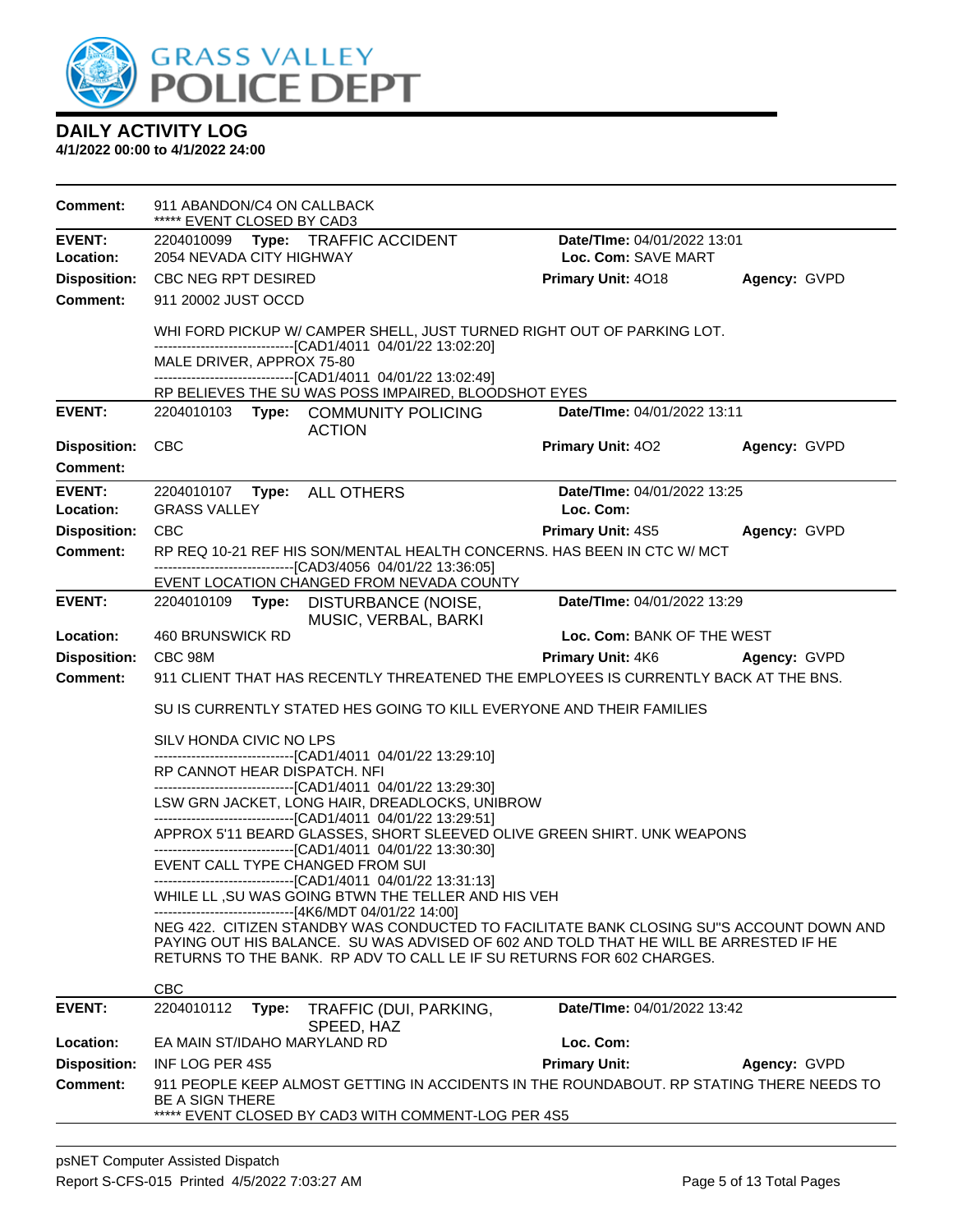

**4/1/2022 00:00 to 4/1/2022 24:00**

| <b>EVENT:</b>       | 2204010115                 |       | Type: DRUGS (ANY NARCOTIC<br><b>RELATED OFFENSE)</b>                                                                                                | Date/TIme: 04/01/2022 13:47    |              |
|---------------------|----------------------------|-------|-----------------------------------------------------------------------------------------------------------------------------------------------------|--------------------------------|--------------|
| Location:           | SUTTON WY/BRUNSWICK RD     |       |                                                                                                                                                     | Loc. Com:                      |              |
| <b>Disposition:</b> | <b>GOA</b>                 |       |                                                                                                                                                     | Primary Unit: 4S5              | Agency: GVPD |
| <b>Comment:</b>     |                            |       | 911 CHP TRF// SOMEONE SMOKING FROM A PIPE IN FRONT OF WENDYS                                                                                        |                                |              |
|                     |                            |       | BLK SWEATSHIRT W/ HOOD ON, SHOPPING CART, BLU BAG                                                                                                   |                                |              |
| <b>EVENT:</b>       |                            |       | 2204010117 Type: TRAFFIC (DUI, PARKING,<br>SPEED, HAZ                                                                                               | Date/TIme: 04/01/2022 13:51    |              |
| Location:           | 49/20 STATE/BRUNSWICK RD   |       |                                                                                                                                                     | Loc. Com: SB                   |              |
| <b>Disposition:</b> | <b>HBD</b>                 |       |                                                                                                                                                     | <b>Primary Unit:</b>           | Agency: GVPD |
| <b>Comment:</b>     | <b>SEAT</b>                |       | 911 RPT'G BLK TOYT HIGHLANDER 6TXM416 LITTLE GIRL IN THE FRONT SEAT W/ NO SEATBELT OR CAR                                                           |                                |              |
|                     | <b>VOICED</b>              |       | --------------------------------[CAD3/4056 04/01/22 13:52:49]                                                                                       |                                |              |
|                     |                            |       | ------------------------------[CAD3/4056 04/01/22 13:53:46]                                                                                         |                                |              |
|                     | 10-39 CHP                  |       |                                                                                                                                                     |                                |              |
|                     | ***** EVENT CLOSED BY CAD3 |       |                                                                                                                                                     |                                |              |
| <b>EVENT:</b>       |                            |       | 2204010121 Type: COMMUNITY POLICING<br><b>ACTION</b>                                                                                                | Date/TIme: 04/01/2022 13:57    |              |
| Location:           | 660 MINNIE ST              |       |                                                                                                                                                     | Loc. Com: CONDON PARK          |              |
| <b>Disposition:</b> | CBC                        |       |                                                                                                                                                     | Primary Unit: 402              | Agency: GVPD |
| Comment:            |                            |       | ----------------------------------[CAD1/4011 04/01/22 13:57:08]<br>EVENT LOCATION CHANGED FROM 660 MINNIE ST.                                       |                                |              |
| <b>EVENT:</b>       | 2204010123 Type:           |       | <b>SUSPICIOUS CIRCUMSTANCE</b><br>(VEHICLE, PERSON                                                                                                  | Date/TIme: 04/01/2022 14:09    |              |
| Location:           | <b>GRASS VALLEY</b>        |       |                                                                                                                                                     | Loc. Com:                      |              |
| <b>Disposition:</b> | INF PER 4S5                |       |                                                                                                                                                     | <b>Primary Unit:</b>           | Agency: GVPD |
| <b>Comment:</b>     |                            |       | RPS FRIEND CALLED RP STATING "THERES A CARAFOGIN ON THE BUS"                                                                                        |                                |              |
|                     |                            |       | POSS MENTAL HEALTH ISSUES, RP NOT MAKING ANY SENSE. RP DISCONNECTED WHEN ASKED HIS NAME<br>***** EVENT CLOSED BY CAD3 WITH COMMENT-PER 4S5          |                                |              |
| <b>EVENT:</b>       | 2204010126                 | Type: | PRIVATE PARTY TOW<br><b>REPORT</b>                                                                                                                  | Date/TIme: 04/01/2022 14:14    |              |
| Location:           | 412 BUTLER ST              |       |                                                                                                                                                     | Loc. Com:                      |              |
| <b>Disposition:</b> | <b>HBD</b>                 |       |                                                                                                                                                     | <b>Primary Unit:</b>           | Agency: GVPD |
| Comment:            | <b>PRIVATE PARTY TOW</b>   |       |                                                                                                                                                     |                                |              |
|                     | <b>OWNER UNAWARE</b>       |       | ----------------------------[CAD1/4011_04/01/22 14:15:02]                                                                                           |                                |              |
|                     | ***** EVENT CLOSED BY CAD1 |       | -------------------------------[CAD1/4011 04/01/22 14:17:13]<br>VEH ENTERED FCN/3702209102723                                                       |                                |              |
| <b>EVENT:</b>       |                            |       |                                                                                                                                                     | Date/TIme: 04/01/2022 14:16    |              |
| Location:           | 105 W EMPIRE ST            |       |                                                                                                                                                     | Loc. Com: GOLDEN EMPIRE MARKET |              |
| <b>Disposition:</b> | <b>CBC</b>                 |       |                                                                                                                                                     | <b>Primary Unit: 401</b>       | Agency: GVPD |
| Comment:            |                            |       | --------------------------[CAD3/4056_04/01/22 14:16:25]<br>EVENT LOCATION CHANGED FROM EMPIRE MARKET                                                |                                |              |
| <b>EVENT:</b>       | 2204010138                 | Type: | <b>SUSPICIOUS CIRCUMSTANCE</b><br>(VEHICLE, PERSON                                                                                                  | Date/TIme: 04/01/2022 14:55    |              |
| Location:           | 613 KECHELY CT             |       |                                                                                                                                                     | Loc. Com:                      |              |
| <b>Disposition:</b> | <b>CBC</b>                 |       |                                                                                                                                                     | <b>Primary Unit: 4S5</b>       | Agency: GVPD |
| <b>Comment:</b>     |                            |       | RP RPT'G 2 MALES JUST WALKED INTO HER BACKYARD AND LEFT IN A WHI TRUCK<br>RIGHT AFTER SOMEONE CALLED HER CLAIMING TO BE 4015. RP REQ 10-21 FROM SGT |                                |              |
|                     |                            |       |                                                                                                                                                     |                                |              |

psNET Computer Assisted Dispatch Report S-CFS-015 Printed 4/5/2022 7:03:27 AM Page 6 of 13 Total Pages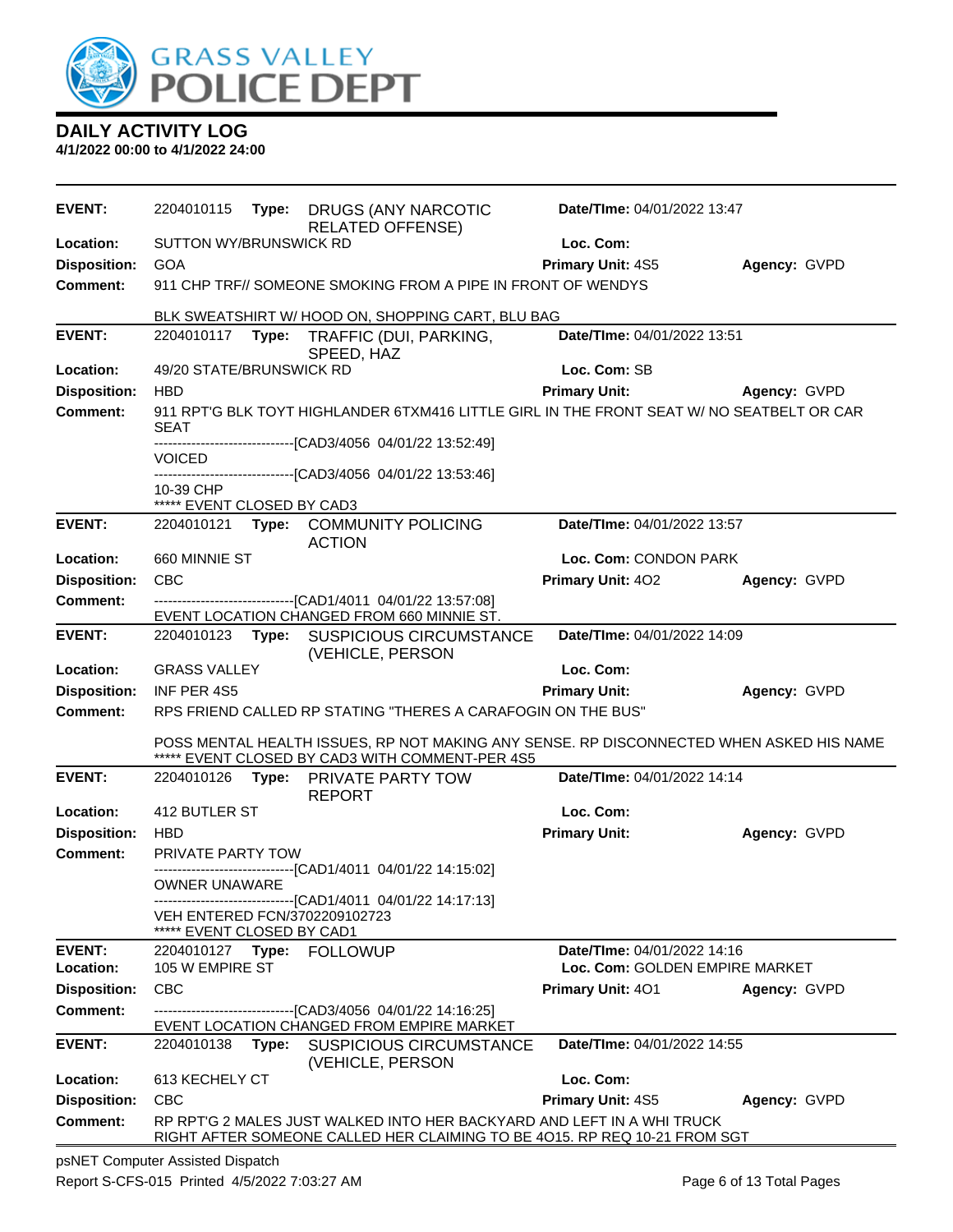

| <b>EVENT:</b>              |                                                                                 |       | 2204010141 Type: ORDINANCES<br>(COUNTY/MUNICIPAL)                                                                                                                                                      | <b>Date/Time: 04/01/2022 15:04</b>                      |                                    |
|----------------------------|---------------------------------------------------------------------------------|-------|--------------------------------------------------------------------------------------------------------------------------------------------------------------------------------------------------------|---------------------------------------------------------|------------------------------------|
| Location:                  | <b>OLYMPIA PARK RD/SUTTON WY</b>                                                |       |                                                                                                                                                                                                        | Loc. Com: BY BUS DEPOT                                  |                                    |
| <b>Disposition:</b>        | UTL                                                                             |       |                                                                                                                                                                                                        | <b>Primary Unit: 4K6</b>                                | Agency: GVPD                       |
| Comment:                   |                                                                                 |       | MALE TRANSIENT LSW RED HAT, PANHANDLING<br>------------------------------[MERGED CAD3/4056 04/01/2022 15:55:44]                                                                                        |                                                         |                                    |
|                            | MERGED 2204010143 TYPE: ALL<br>LOCATION: 616 SUTTON WY<br><b>GROCERY OUTLET</b> |       | RP: NAME: STEVE ENOS PHONE: 6157189 (530)<br>COMMENTS: RP REPORTING PANHANDLERS AT THE ENTRENCE TO GROCERY OUTLET. RP WANTS THEM                                                                       |                                                         |                                    |
|                            | CITED.                                                                          |       |                                                                                                                                                                                                        |                                                         |                                    |
| <b>EVENT:</b><br>Location: | 616 SUTTON WY                                                                   |       | 2204010143 Type: ALL OTHERS                                                                                                                                                                            | Date/TIme: 04/01/2022 15:18<br>Loc. Com: GROCERY OUTLET |                                    |
| <b>Disposition:</b>        | MERGED 2204010141                                                               |       |                                                                                                                                                                                                        | <b>Primary Unit:</b>                                    |                                    |
| <b>Comment:</b>            |                                                                                 |       | RP REPORTING PANHANDLERS AT THE ENTRENCE TO GROCERY OUTLET. RP WANTS THEM CITED.                                                                                                                       |                                                         | Agency: GVPD                       |
|                            |                                                                                 |       | ***** EVENT CLOSED BY CAD3 WITH COMMENT-2204010141                                                                                                                                                     |                                                         |                                    |
| <b>EVENT:</b>              |                                                                                 |       | 2204010145 Type: CITIZEN ASSIST (CIVIL<br>STANDBY'S, LOCKOUT                                                                                                                                           | Date/TIme: 04/01/2022 15:33                             |                                    |
| Location:                  | 215 NO CHURCH ST                                                                |       |                                                                                                                                                                                                        | Loc. Com: 215 NORTH CHURCH ST                           |                                    |
| <b>Disposition:</b>        | RPT                                                                             |       |                                                                                                                                                                                                        | <b>Primary Unit: 401</b>                                | Agency: GVPD                       |
| Case No:                   | G2200826                                                                        |       |                                                                                                                                                                                                        |                                                         |                                    |
| <b>Comment:</b>            | RP REQUESTING A CIVL STANDBY                                                    |       |                                                                                                                                                                                                        |                                                         |                                    |
|                            |                                                                                 |       | -------------------------------[CAD3/4056 04/01/22 15:35:44]<br>EVENT CALL TYPE CHANGED FROM SER                                                                                                       |                                                         |                                    |
|                            |                                                                                 |       | -------------------------------[CAD3/4056_04/01/22_17:13:10]                                                                                                                                           |                                                         |                                    |
|                            |                                                                                 |       | ISSUED CASE# G2200826 FOR AGENCY GVPD by UNIT 4O1                                                                                                                                                      |                                                         |                                    |
| <b>EVENT:</b>              |                                                                                 |       | 2204010147    Type: 911    UNKNOWN                                                                                                                                                                     | Date/TIme: 04/01/2022 15:40                             |                                    |
| Location:                  |                                                                                 |       | (HANGUPS, ABAN'S)<br>LAT: 39.21891700 LONG: -121.052427                                                                                                                                                | Loc. Com:                                               |                                    |
| <b>Disposition:</b>        | <b>HBD NFI</b>                                                                  |       |                                                                                                                                                                                                        | <b>Primary Unit:</b>                                    | Agency: GVPD                       |
| <b>Comment:</b>            |                                                                                 |       | 911 OPEN LINE, SOUNDS LIKE YOUNG CHILD PLAYING W/ PHONE                                                                                                                                                |                                                         |                                    |
|                            |                                                                                 |       | -------------------------------[CAD1/4011 04/01/22 15:40:24]                                                                                                                                           |                                                         |                                    |
|                            |                                                                                 |       | UNABLE TO CALL BACK 911 PREFIX<br>------------------------------[CAD1/4011 04/01/22 15:40:54]                                                                                                          |                                                         |                                    |
|                            | ADDITIONAL 911 ABAN                                                             |       |                                                                                                                                                                                                        |                                                         |                                    |
|                            | ASKED WHAT WAS HAPPENING                                                        |       | -------------------------------[CAD1/4011 04/01/22 15:53:42]<br>JUV CALLED BACK ON 911 STATING SOMETHING HAPPENING ON RATTLESNAKE RD. DISCONNECTED WHEN<br>***** EVENT CLOSED BY CAD3 WITH COMMENT-NFI |                                                         |                                    |
| <b>EVENT:</b>              |                                                                                 |       | 2204010150 Type: ALL OTHERS                                                                                                                                                                            | Date/TIme: 04/01/2022 15:51                             |                                    |
| <b>Location:</b>           | 185 E MAIN ST                                                                   |       |                                                                                                                                                                                                        |                                                         | Loc. Com: GRASS VALLEY POST OFFICE |
| <b>Disposition:</b>        | INF PER 4S5                                                                     |       |                                                                                                                                                                                                        | <b>Primary Unit:</b>                                    | Agency: GVPD                       |
| <b>Comment:</b>            | AND LEFT. INFO ONLY.<br>HONDA CIVIC LP# 5WPR888                                 |       | RP RPTG FEMALE LEFT TWO BABIES IN A VEH FOR APPROX 10 MIN. HAS SINCE GOT BACK INTO HER VEH<br>***** EVENT CLOSED BY CAD3 WITH COMMENT-PER 4S5                                                          |                                                         |                                    |
| <b>EVENT:</b>              | 2204010151                                                                      | Type: | TRAFFIC (DUI, PARKING,<br>SPEED, HAZ                                                                                                                                                                   | Date/TIme: 04/01/2022 15:52                             |                                    |
| Location:                  | 400 S CHURCH ST                                                                 |       |                                                                                                                                                                                                        |                                                         | Loc. Com: MOUNT ST MARYS SCHOOL    |
| <b>Disposition:</b>        | <b>PEN</b>                                                                      |       |                                                                                                                                                                                                        | Primary Unit: 4K6                                       | Agency: GVPD                       |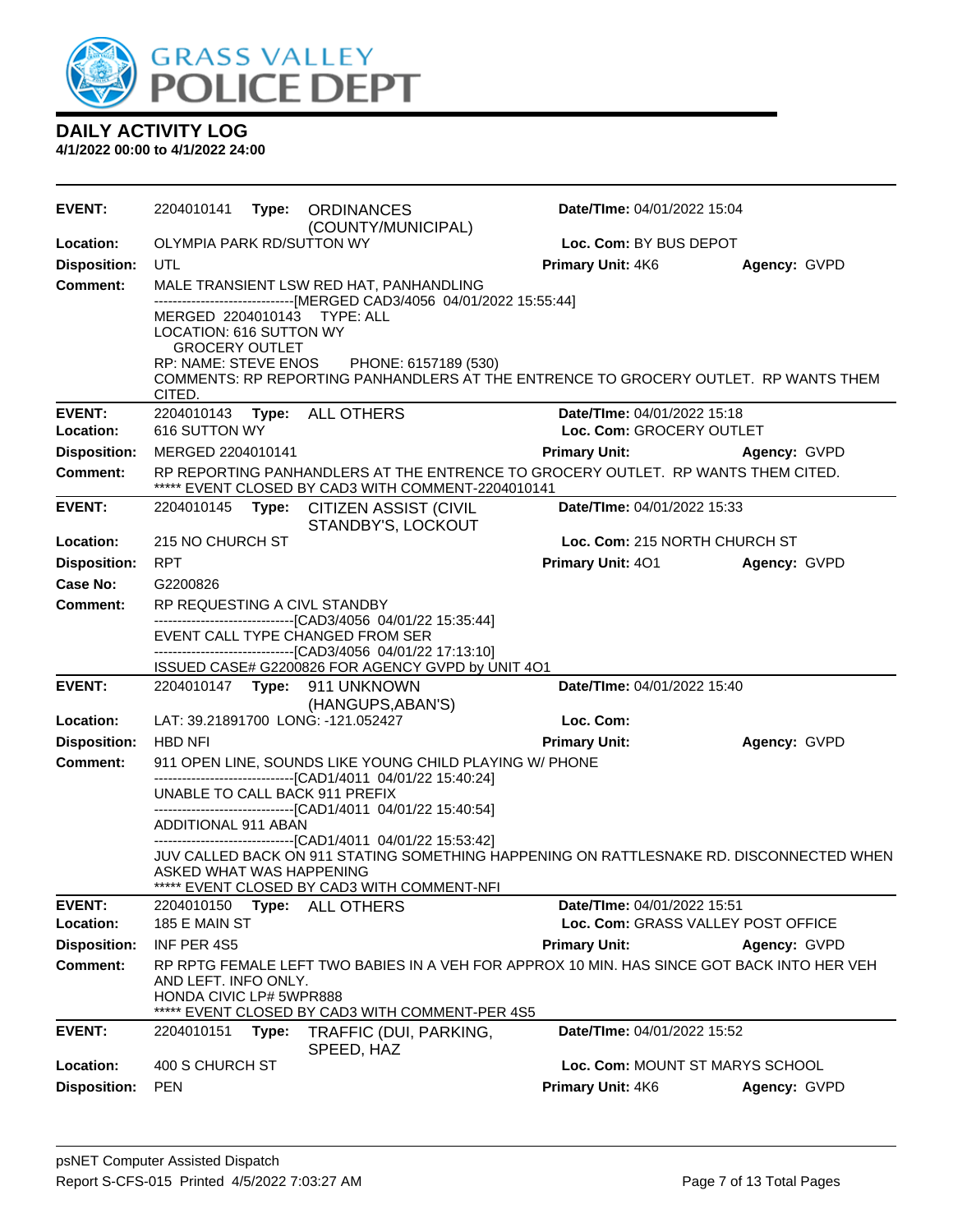

| Comment:                               | RP REQUESTING A POLICE REPORT FOR A TC THAT HAPPENED YESTERDAY.<br>-------------------------------[CAD1/4011_04/01/22 16:21:58]<br>RP CALLED BACK, ACCIDENTAL MISSED THE CALL. NOW AVAIL BY 10-21 |                                          |                                          |
|----------------------------------------|---------------------------------------------------------------------------------------------------------------------------------------------------------------------------------------------------|------------------------------------------|------------------------------------------|
| <b>EVENT:</b>                          | 2204010152 Type: ALL OTHERS                                                                                                                                                                       | Date/TIme: 04/01/2022 16:04              |                                          |
| Location:                              | 1010 LAUREL LN # 90                                                                                                                                                                               | Loc. Com:                                |                                          |
| <b>Disposition:</b>                    | <b>CBC</b>                                                                                                                                                                                        | Primary Unit: 4018                       | Agency: GVPD                             |
| <b>Comment:</b>                        | 911 REQ HELP FINDING HER HUSBAND, REQG 10-21 TO START                                                                                                                                             |                                          |                                          |
|                                        | -------------------------------[CAD3/4056 04/01/22 16:43:20]                                                                                                                                      |                                          |                                          |
|                                        | ADD 911, ADV AN OFFICER WOULD ASSIST HER WHEN THEY ARE AVAIL                                                                                                                                      |                                          |                                          |
| <b>EVENT:</b>                          | 2204010155 Type: CITIZEN ASSIST (CIVIL<br>STANDBY'S, LOCKOUT                                                                                                                                      | Date/TIme: 04/01/2022 16:12              |                                          |
| Location:                              | 1262 SUTTON WY                                                                                                                                                                                    | Loc. Com: HOSPITALITY HOUSE 530 271 7144 |                                          |
| <b>Disposition:</b>                    | <b>CBC</b>                                                                                                                                                                                        | <b>Primary Unit: 4S5</b>                 | Agency: GVPD                             |
| Comment:                               | <b>CLEARANCE</b>                                                                                                                                                                                  |                                          |                                          |
| <b>EVENT:</b>                          | 2204010156<br>Type: DOMESTIC VIOLENCE                                                                                                                                                             | Date/TIme: 04/01/2022 16:14              |                                          |
| <b>Location:</b>                       | 420 HENDERSON ST                                                                                                                                                                                  | Loc. Com: PROSPERITY LANES               |                                          |
| <b>Disposition:</b>                    | RPT 836 BOLO ISSUED                                                                                                                                                                               | <b>Primary Unit: 4018</b>                | Agency: GVPD                             |
| Case No:                               | G2200825                                                                                                                                                                                          |                                          |                                          |
| <b>Comment:</b>                        | 911 MALE SUBJ JUST SHOVED A FEMALE OUT OF HIS VEH. FEMALE IN THE PARKING LOT, CRYING. LSW<br>JEANS AND BLK TANK TOP W/ RED BAND UNDER                                                             |                                          |                                          |
|                                        | SU WAS IN A LARGE SILV DODGE TRUCK, LEFT DOT TOWARD THE BOTTLE SHOP<br>-------------------------------[CAD3/4056 04/01/22 16:35:16]<br>ISSUED CASE# G2200825 FOR AGENCY GVPD by UNIT 4O18         |                                          |                                          |
| <b>EVENT:</b><br>Location:             | 2204010158 Type: ALL OTHERS<br>129 S AUBURN ST                                                                                                                                                    | Date/TIme: 04/01/2022 16:18              |                                          |
|                                        |                                                                                                                                                                                                   |                                          | Loc. Com: GRASS VALLEY POLICE DEPARTMENT |
| <b>Disposition:</b><br><b>Case No:</b> | RPT LOCATE SENT TO CHP<br>G2200824                                                                                                                                                                | <b>Primary Unit: 4S1</b>                 | Agency: GVPD                             |
| <b>Comment:</b>                        | RP IN THE LOBBY REQUESTING TO TALK WITH AN OFFICER ABOUT STOLEN LICENSE PLATES.                                                                                                                   |                                          |                                          |
|                                        | -------------------------------[CAD3/4056 04/01/22 16:25:17]                                                                                                                                      |                                          |                                          |
|                                        | ISSUED CASE# G2200824 FOR AGENCY GVPD by UNIT 4S1                                                                                                                                                 |                                          |                                          |
|                                        | -------------------------------[CAD3/4056 04/01/22 16:36:18]<br>LOCATE SENT TO CHP UKIAH FOR THE PLATE RECOVERY                                                                                   |                                          |                                          |
| <b>EVENT:</b>                          | 2204010159 Type: TRAFFIC ACCIDENT                                                                                                                                                                 | Date/TIme: 04/01/2022 16:19              |                                          |
| Location:                              | 49/20 STATE/DORSEY DR                                                                                                                                                                             | Loc. Com: SB                             |                                          |
| <b>Disposition:</b>                    | <b>HBD</b>                                                                                                                                                                                        | <b>Primary Unit:</b>                     | Agency: GVPD                             |
| <b>Comment:</b>                        | 911 RPT'G MULTI VEH TC/XFER TO CALFIRE                                                                                                                                                            |                                          |                                          |
|                                        | ---------------------------------[CAD1/4011_04/01/22 16:20:02]<br>ADDITIONAL 911 RPTG SAME, STATED VERY BAD ACCIDENT, TRF TO CHP.                                                                 |                                          |                                          |
|                                        | -------------------------------[CAD1/4011 04/01/22 16:20:43]<br>1 RED TRUCK, AN RV, AND POSS A THIRD VEH UNK DESC.                                                                                |                                          |                                          |
|                                        | NOT COMPLETELY BLOCKING THE ROADWAY.<br>-------------------------------[CAD1/4011_04/01/22 16:23:38]                                                                                              |                                          |                                          |
|                                        | ADDITIONAL 911 RPTG THE SAME                                                                                                                                                                      |                                          |                                          |
| EVENT:                                 | ***** EVENT CLOSED BY CAD3<br>2204010161<br>Type: COMMUNITY POLICING                                                                                                                              | <b>Date/Time: 04/01/2022 16:25</b>       |                                          |
| <b>Disposition:</b>                    | <b>ACTION</b><br><b>CBC</b>                                                                                                                                                                       | <b>Primary Unit: 402</b>                 | Agency: GVPD                             |
| <b>Comment:</b>                        |                                                                                                                                                                                                   |                                          |                                          |
| <b>EVENT:</b>                          | 2204010162<br>ALL OTHERS<br>Type:                                                                                                                                                                 | Date/TIme: 04/01/2022 16:32              |                                          |
|                                        |                                                                                                                                                                                                   |                                          |                                          |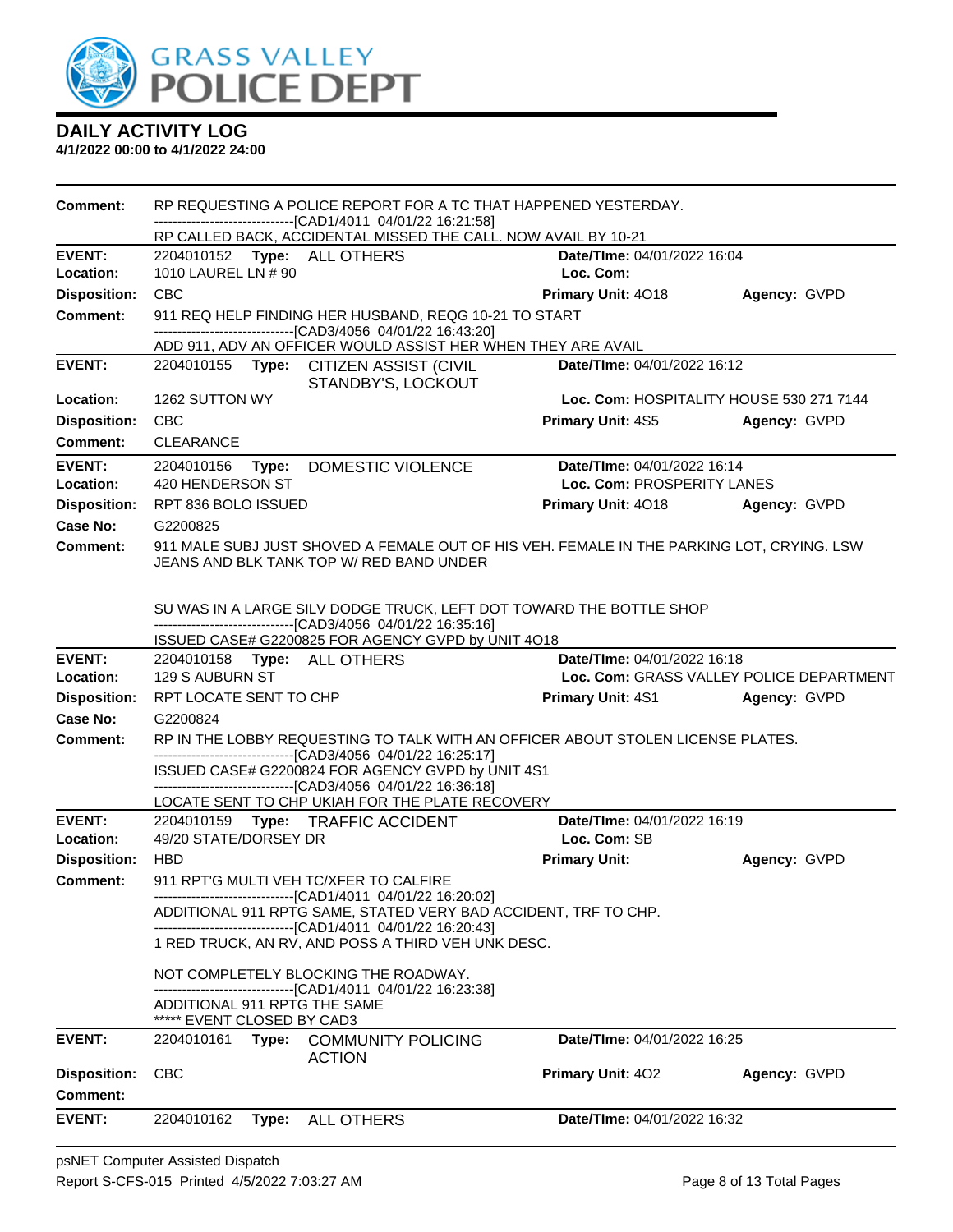

| Location:                       | 275 DORSEY DR #64                                    |                                                                                                                                                                                                                                                                                                                                                                          | Loc. Com: GRASS VALLEY TERRACE           |              |
|---------------------------------|------------------------------------------------------|--------------------------------------------------------------------------------------------------------------------------------------------------------------------------------------------------------------------------------------------------------------------------------------------------------------------------------------------------------------------------|------------------------------------------|--------------|
| <b>Disposition:</b>             | <b>CBC</b>                                           |                                                                                                                                                                                                                                                                                                                                                                          | APARTMENTS<br><b>Primary Unit: 4S5</b>   | Agency: GVPD |
| <b>Comment:</b>                 |                                                      | RP REQG 10-21. STATING IT IS AN L.E. ISSUE, NOT CIVIL BECAUSE THE SU HAS NOT BEEN THERE                                                                                                                                                                                                                                                                                  |                                          |              |
| <b>EVENT:</b>                   | 2204010165<br>Type:                                  | DISTURBANCE (NOISE,<br>MUSIC, VERBAL, BARKI                                                                                                                                                                                                                                                                                                                              | Date/TIme: 04/01/2022 16:42              |              |
| Location:                       | 716 FREEMAN LN # F                                   |                                                                                                                                                                                                                                                                                                                                                                          | Loc. Com: MAYAS                          |              |
| <b>Disposition:</b>             | INF PER 4K6                                          |                                                                                                                                                                                                                                                                                                                                                                          | <b>Primary Unit:</b>                     | Agency: GVPD |
| <b>Comment:</b>                 |                                                      | RP ASKED A SUBJ TO TURN DOWN HIS MUSIC HOWEVER HE HARRASSED RP AND IS NOW FOLLOWING RP                                                                                                                                                                                                                                                                                   |                                          |              |
|                                 | SU IN A GRN TOYT TRUCK 11495S2<br>RP IN A TOYT PRIUS | -------------------------------[CAD1/4011 04/01/22 16:43:10]<br>-------------------------------[CAD1/4011 04/01/22 16:43:48]<br>RP DOESNT WANT TO STAY IN THE PARKING LOT, STATED SHE HAS ORDERS TO HANDLE.<br>------------------------------[CAD1/4011 04/01/22 16:49:47]<br>RP CALLED BACK, HE WAS STILL FOLLOWING RP. WHILE LL, THE SU WENT TO THE GAS STATION AND RP |                                          |              |
|                                 | KEPT GOING ON TO DOG BAR.                            |                                                                                                                                                                                                                                                                                                                                                                          |                                          |              |
|                                 | NO LONGER FOLLOWING                                  | ***** EVENT CLOSED BY CAD3 WITH COMMENT-PER 4K6                                                                                                                                                                                                                                                                                                                          |                                          |              |
| <b>EVENT:</b>                   |                                                      | 2204010167 Type: DOMESTIC VIOLENCE                                                                                                                                                                                                                                                                                                                                       | Date/TIme: 04/01/2022 16:47              |              |
| Location:                       | RICHARDSON ST/NO AUBURN ST                           |                                                                                                                                                                                                                                                                                                                                                                          | Loc. Com:                                |              |
| <b>Disposition:</b><br>Comment: | UTL<br>911 415P IN A WHI TOYT COROLLA                |                                                                                                                                                                                                                                                                                                                                                                          | <b>Primary Unit: 4S5</b>                 | Agency: GVPD |
|                                 |                                                      | ------------------------------[CAD1/4011 04/01/22 16:48:04]<br>FEMALE SUBJ STILL IN THE VEH, MALE SUBJ OUT OF THE VEH. SU ALMOST HIT THE MALE W/ HER VEH.                                                                                                                                                                                                                |                                          |              |
|                                 | FEMALE LEAVING TWD E MAIN IN THE VEH                 | ------------------------------[CAD1/4011_04/01/22 16:48:23]<br>RP NOW STATING THE VEH IS ACTUALLY A WHI MAZDA SEDAN<br>-------------------------------[CAD1/4011 04/01/22 16:48:35]<br>MALE SUBJ WEARING BLK HOODIE W/ GRAPHICS ON THE BACK AND A BASEBALL CAP                                                                                                           |                                          |              |
| <b>EVENT:</b>                   | 2204010168 Type: TRESPASS                            |                                                                                                                                                                                                                                                                                                                                                                          | <b>Date/Time: 04/01/2022 16:53</b>       |              |
| Location:                       | 133 SO AUBURN ST                                     |                                                                                                                                                                                                                                                                                                                                                                          | Loc. Com: CIRCLE K                       |              |
| <b>Disposition:</b>             | UTL                                                  |                                                                                                                                                                                                                                                                                                                                                                          | <b>Primary Unit: 4K6</b>                 | Agency: GVPD |
| <b>Comment:</b>                 |                                                      | RP RPTG MALE SUBJ THAT HAS BEEN 602'D FROM THE BNS IS BACK                                                                                                                                                                                                                                                                                                               |                                          |              |
|                                 | BLU FLANNEL, BLK BACKPACK<br>121 BANK ST             | --------------------------------[CAD1/4011 04/01/22 16:54:19]<br>WHILE LL, THE SUBJ LEFT ON FOOT, UNK DOT HOWEVER RP BELIEVES THE SU IS LIKELY GOING TOWARD                                                                                                                                                                                                              |                                          |              |
| <b>EVENT:</b>                   | 2204010172<br>Type:                                  | DISTURBANCE (NOISE,<br>MUSIC, VERBAL, BARKI                                                                                                                                                                                                                                                                                                                              | Date/TIme: 04/01/2022 17:02              |              |
| Location:                       | 129 S AUBURN ST                                      |                                                                                                                                                                                                                                                                                                                                                                          | Loc. Com: GRASS VALLEY POLICE DEPARTMENT |              |
| <b>Disposition:</b>             | CBC                                                  |                                                                                                                                                                                                                                                                                                                                                                          | Primary Unit: 4K6                        | Agency: GVPD |
| <b>Comment:</b>                 |                                                      | RP OF 415V IN P LOT ACROSS FROM THE PD<br>--[CAD3/4056_04/01/22 17:03:39]                                                                                                                                                                                                                                                                                                |                                          |              |
|                                 | EVENT LOCATION CHANGED FROM GVPD                     |                                                                                                                                                                                                                                                                                                                                                                          |                                          |              |
| <b>EVENT:</b>                   | 2204010183 Type:                                     | <b>SUSPICIOUS CIRCUMSTANCE</b><br>(VEHICLE, PERSON                                                                                                                                                                                                                                                                                                                       | Date/TIme: 04/01/2022 17:58              |              |
| Location:                       | <b>GRASS VALLEY</b>                                  |                                                                                                                                                                                                                                                                                                                                                                          | Loc. Com:                                |              |
| <b>Disposition:</b>             | <b>CBC</b>                                           |                                                                                                                                                                                                                                                                                                                                                                          | Primary Unit: 4S5                        | Agency: GVPD |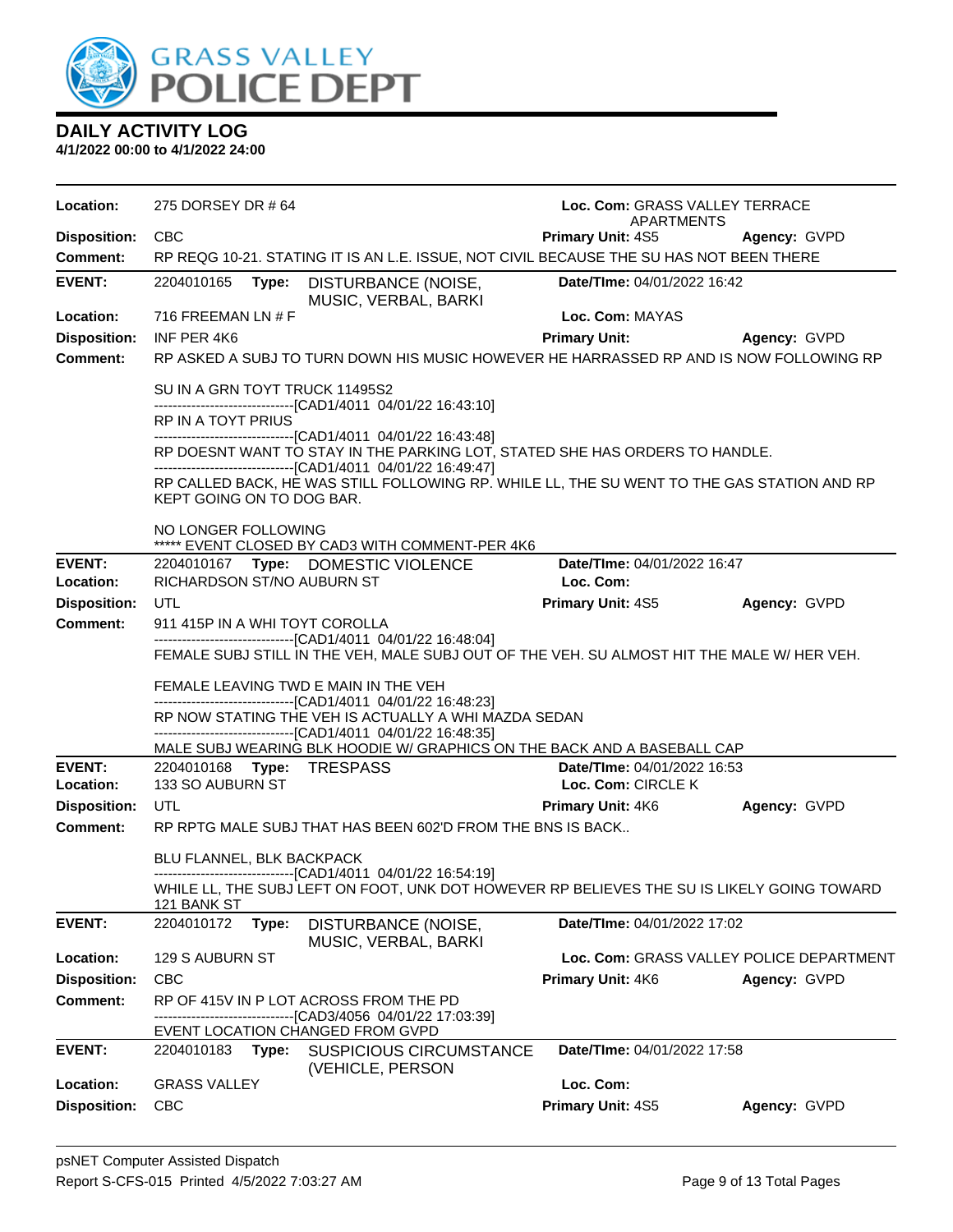

| Comment:            | RP STATING SOME PRETTY OFF THE WALL THINGS, REQG 10-21 |       |                                                                                                                                                                                                                                                                                                                                                                                                                                                                                                                                  |                                 |              |
|---------------------|--------------------------------------------------------|-------|----------------------------------------------------------------------------------------------------------------------------------------------------------------------------------------------------------------------------------------------------------------------------------------------------------------------------------------------------------------------------------------------------------------------------------------------------------------------------------------------------------------------------------|---------------------------------|--------------|
|                     |                                                        |       | --------------------------[CAD1/4011_04/01/22 17:59:18]<br>SOME OF WHAT RP STATED WAS EXTREMELY CONFIDENTIAL. 10-21 DISPATCH FOR DETAILS IF                                                                                                                                                                                                                                                                                                                                                                                      |                                 |              |
|                     | <b>NECESSARY</b>                                       |       |                                                                                                                                                                                                                                                                                                                                                                                                                                                                                                                                  |                                 |              |
| <b>EVENT:</b>       | 2204010186                                             | Type: | <b>SUSPICIOUS CIRCUMSTANCE</b><br>(VEHICLE, PERSON                                                                                                                                                                                                                                                                                                                                                                                                                                                                               | Date/TIme: 04/01/2022 18:34     |              |
| Location:           | 712 S AUBURN ST                                        |       |                                                                                                                                                                                                                                                                                                                                                                                                                                                                                                                                  | Loc. Com: TEN MINUTE OIL & LUBE |              |
| <b>Disposition:</b> | <b>CBC</b>                                             |       |                                                                                                                                                                                                                                                                                                                                                                                                                                                                                                                                  | <b>Primary Unit: 4K6</b>        | Agency: GVPD |
| <b>Comment:</b>     |                                                        |       | RP REPORTING RV NO LP WITH UNK AMOUNT OF PEOPLE ASSOCIATED PARKED NEAR VACUUMS AT<br>BUSINESS THAT IS JUST HANGING AROUND AND LEAVING A LOT OF TRASH. VEH HAS BEEN THERE UNK<br>AMOUNT OF TIME, BUT LONG ENOUGH TO ATTRACT ATTENTION OF EMPLOYEES. RP GOT INFO FROM AN<br>EMPLOYEE, IS NOT ON SITE. REQ SUBJECTS BE MOVED ALONG.<br>------------------------------[4K6/MDT 04/01/22 18:44]<br>CTC MADE W/ OCCUPANTS WHO ADVISED THAT THEY HAVE BEEN PARKED THERE 20 MINUTES, BUT WILL<br>LEAVE NOW. AREA AROUND THE RV IS CLEAN. |                                 |              |
| <b>EVENT:</b>       |                                                        |       | 2204010189 Type: 911 UNKNOWN                                                                                                                                                                                                                                                                                                                                                                                                                                                                                                     | Date/TIme: 04/01/2022 18:40     |              |
|                     |                                                        |       | (HANGUPS, ABAN'S)                                                                                                                                                                                                                                                                                                                                                                                                                                                                                                                |                                 |              |
| Location:           | LAT: 39.22703900 LONG: -121.04511                      |       |                                                                                                                                                                                                                                                                                                                                                                                                                                                                                                                                  | Loc. Com:                       |              |
| <b>Disposition:</b> | <b>HBD</b>                                             |       |                                                                                                                                                                                                                                                                                                                                                                                                                                                                                                                                  | <b>Primary Unit:</b>            | Agency: GVPD |
| <b>Comment:</b>     | 911 ABAN                                               |       |                                                                                                                                                                                                                                                                                                                                                                                                                                                                                                                                  |                                 |              |
|                     | ON CALLBACK, LEFT MSG                                  |       | --------------------[CAD1/4085_04/01/22_18:41:35]                                                                                                                                                                                                                                                                                                                                                                                                                                                                                |                                 |              |
|                     |                                                        |       | -------------------------------[CAD1/4085 04/01/22 18:42:03]                                                                                                                                                                                                                                                                                                                                                                                                                                                                     |                                 |              |
|                     | NEG HIST W/ NUMBER<br>***** EVENT CLOSED BY CAD1       |       |                                                                                                                                                                                                                                                                                                                                                                                                                                                                                                                                  |                                 |              |
| <b>EVENT:</b>       | 2204010190 Type: FRAUD                                 |       |                                                                                                                                                                                                                                                                                                                                                                                                                                                                                                                                  | Date/TIme: 04/01/2022 18:42     |              |
| Location:           | 1249 EA MAIN ST                                        |       |                                                                                                                                                                                                                                                                                                                                                                                                                                                                                                                                  | Loc. Com: PINE STREET BURGERS   |              |
| <b>Disposition:</b> | CBC                                                    |       |                                                                                                                                                                                                                                                                                                                                                                                                                                                                                                                                  | <b>Primary Unit: 4020</b>       | Agency: GVPD |
| Comment:            |                                                        |       | CHP XFER/ 911 RPT'G SOMEONE WAS JUST USING HIS CREDIT CARD                                                                                                                                                                                                                                                                                                                                                                                                                                                                       |                                 |              |
|                     |                                                        |       | RP WAS ADV THAT SOMEONE WOULD CALL HIM                                                                                                                                                                                                                                                                                                                                                                                                                                                                                           |                                 |              |
|                     |                                                        |       | -------------------------------[CAD1/4085 04/01/22 18:49:33]                                                                                                                                                                                                                                                                                                                                                                                                                                                                     |                                 |              |
|                     | PEND FOR 4020 PER AM                                   |       |                                                                                                                                                                                                                                                                                                                                                                                                                                                                                                                                  |                                 |              |
|                     |                                                        |       |                                                                                                                                                                                                                                                                                                                                                                                                                                                                                                                                  |                                 |              |
|                     |                                                        |       | -------------------------------[4O20/MDT 04/01/22 19:37]<br>10-21 CONT MADE W/ RP WHO ADVISED HE HAD LOCATED SU AND MEDIATED THE ISSUE. RP NOT REQ"G                                                                                                                                                                                                                                                                                                                                                                             |                                 |              |
|                     | RPT AT THIS TIME. CBC                                  |       |                                                                                                                                                                                                                                                                                                                                                                                                                                                                                                                                  |                                 |              |
| <b>EVENT:</b>       | 2204010191                                             | Type: | DISTURBANCE (NOISE,                                                                                                                                                                                                                                                                                                                                                                                                                                                                                                              | Date/TIme: 04/01/2022 18:52     |              |
| Location:           | 111 W MCKNIGHT WY                                      |       | MUSIC, VERBAL, BARKI                                                                                                                                                                                                                                                                                                                                                                                                                                                                                                             | Loc. Com: KMART                 |              |
| <b>Disposition:</b> | RPT                                                    |       |                                                                                                                                                                                                                                                                                                                                                                                                                                                                                                                                  | Primary Unit: 4011              | Agency: GVPD |
| Case No:            | G2200827                                               |       |                                                                                                                                                                                                                                                                                                                                                                                                                                                                                                                                  |                                 |              |
| Comment:            |                                                        |       | RP REPORTING 415 BETWEEN HER SON AND A GIRLFRIEND. PER RP, GIRLFRIEND TRIED TO RUN SON<br>OVER. PARTIES ARE SEPERATED, RP WANTS PERSONAL CONTACT IN PARKING LOT. RP AND SON<br>STANDING BY IN BLU BMW IN PARKING LOT<br>-------------------------------[CAD3/4106 04/01/22 18:57:50]                                                                                                                                                                                                                                             |                                 |              |
|                     | 4O11 ADV                                               |       |                                                                                                                                                                                                                                                                                                                                                                                                                                                                                                                                  |                                 |              |
|                     |                                                        |       | ------------------------------[CAD1/4085 04/01/22 19:07:28]<br>RP CALLED BACK, SON NOW WALKING DOWN FREEWAY HBD. XFER TO CHP                                                                                                                                                                                                                                                                                                                                                                                                     |                                 |              |
|                     | ON XFER CALLER DROPPED                                 |       | ---------------------------------[CAD1/4085 04/01/22 19:07:33]                                                                                                                                                                                                                                                                                                                                                                                                                                                                   |                                 |              |
|                     | 1146 B JUMPINIG OF BRIDGE.                             |       | -------------------------------[CAD1/4085 04/01/22 19:10:35]<br>RP GOT HIM BACK IN VEH AT KMART, BUT HE IS ATTEMPTING TO GET OUT OF VEH AND THREATENING TO<br>-------------------------------[CAD3/4106 04/01/22 19:27:55]                                                                                                                                                                                                                                                                                                       |                                 |              |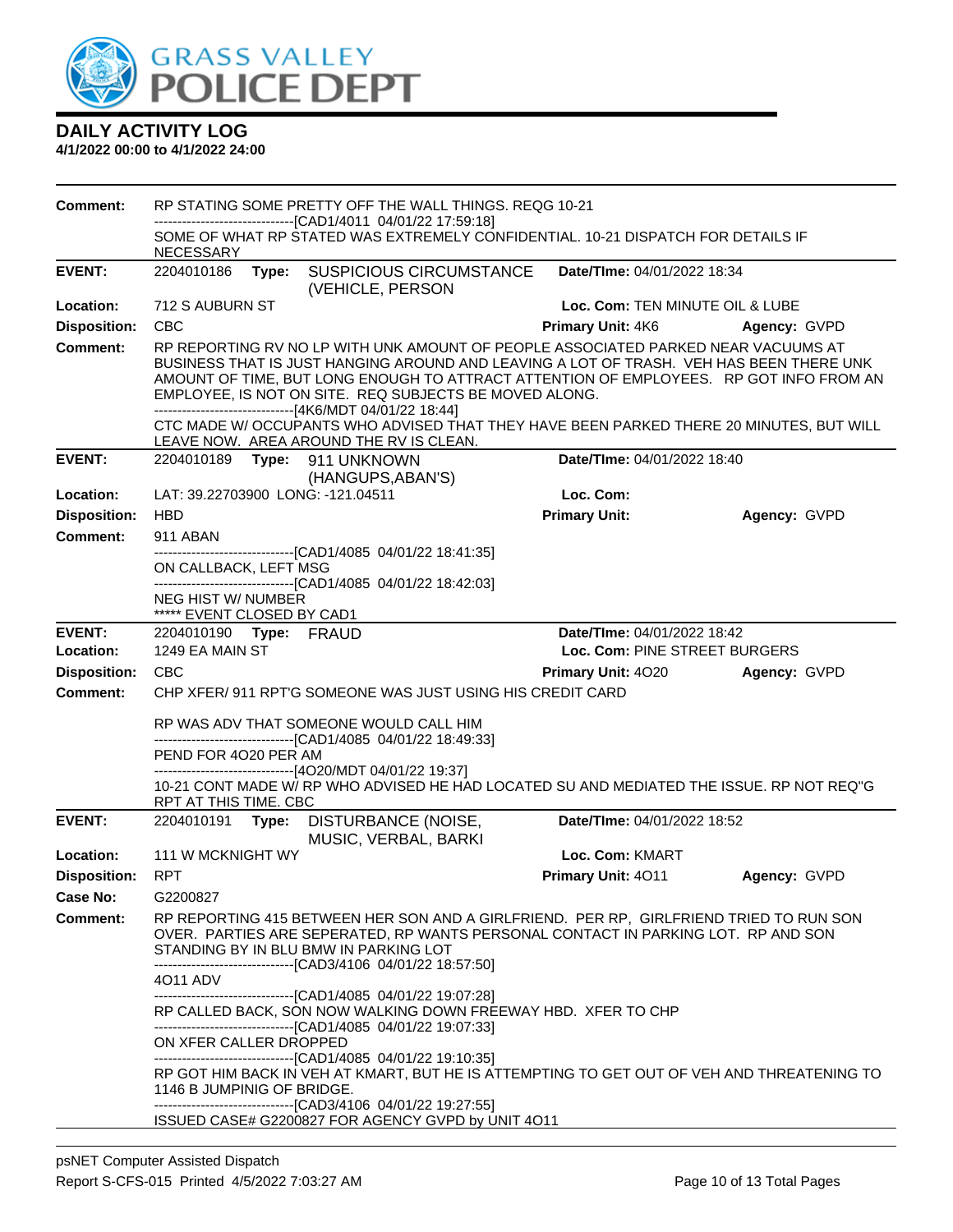

| <b>EVENT:</b>              |                                           |       | 2204010192 Type: FOLLOWUP                                                                                                                                                                                                                                                                                                  | Date/TIme: 04/01/2022 18:54              |              |
|----------------------------|-------------------------------------------|-------|----------------------------------------------------------------------------------------------------------------------------------------------------------------------------------------------------------------------------------------------------------------------------------------------------------------------------|------------------------------------------|--------------|
| Location:                  | 129 S AUBURN ST                           |       |                                                                                                                                                                                                                                                                                                                            | Loc. Com:                                |              |
| <b>Disposition:</b>        | CBC                                       |       |                                                                                                                                                                                                                                                                                                                            | Primary Unit: 4020                       | Agency: GVPD |
| <b>Comment:</b>            | <b>REF CASE G2200810</b>                  |       |                                                                                                                                                                                                                                                                                                                            |                                          |              |
| <b>EVENT:</b><br>Location: | 2204010196<br>EA MCKNIGHT WY/SO AUBURN ST |       | Type: TRAFFIC ACCIDENT                                                                                                                                                                                                                                                                                                     | Date/TIme: 04/01/2022 19:00<br>Loc. Com: |              |
| <b>Disposition:</b>        | <b>RPT</b>                                |       |                                                                                                                                                                                                                                                                                                                            | Primary Unit: 4011                       | Agency: GVPD |
| <b>Case No:</b>            | G2200828                                  |       |                                                                                                                                                                                                                                                                                                                            |                                          |              |
| <b>Comment:</b>            |                                           |       | RP REPORTING COLD 20002 OCCURED 25 MINS AGO. SU VEH WAS SIL SUV LP 69LS009, RP'S VEH GRY 2012<br>HOND CRV. RP'S VEH WAS JUST SCRATCHED SO THEY CONTINUED ON. SU VEH LEFT DOWN LA BARR<br>MEADOWS TWD DOG BAR. REQ 10-21<br>-------------------------------[CAD3/4106 04/01/22 19:32:48]<br>PER 4011 WILL HANDLE WHEN CLEAR |                                          |              |
|                            |                                           |       | -------------------------------[CAD3/4106 04/01/22 19:56:46]                                                                                                                                                                                                                                                               |                                          |              |
|                            |                                           |       | ISSUED CASE# G2200828 FOR AGENCY GVPD by UNIT 4O11                                                                                                                                                                                                                                                                         |                                          |              |
| <b>EVENT:</b>              |                                           |       | 2204010198 Type: TRAFFIC (DUI, PARKING,<br>SPEED, HAZ                                                                                                                                                                                                                                                                      | Date/TIme: 04/01/2022 19:18              |              |
| Location:                  | 529 LINDEN AV                             |       |                                                                                                                                                                                                                                                                                                                            | Loc. Com:                                |              |
| <b>Disposition:</b>        | <b>PASS</b>                               |       | CBC VEH OWNER WILL MOVE SO OTHERS CAN                                                                                                                                                                                                                                                                                      | Primary Unit: 4K6                        | Agency: GVPD |
| Comment:                   | <b>BUNCH OF "RUDE BOYS"</b>               |       | RP REPORTING SEVERAL CARS PARKED BLOCKING HER FROM GETTING DOWN STREET, FORCING HER TO<br>GO AROUND LARGE TRUCKS AND CAUSING ISSUES WITH HER GETTING INTO HER RESIDENCE, MADE HER<br>HIT THE MIRROR OF NEIGHBORS VEH. PER RP ONGOING ISSUE, OWNERS INVOLVED SAID THEY WERE A                                               |                                          |              |
| <b>EVENT:</b>              |                                           |       |                                                                                                                                                                                                                                                                                                                            | Date/TIme: 04/01/2022 19:19              |              |
| Location:                  | 901 LA BARR MEADOWS RD # G                |       |                                                                                                                                                                                                                                                                                                                            | Loc. Com: QF INC                         |              |
| <b>Disposition:</b>        | WA ADV 602 98T                            |       |                                                                                                                                                                                                                                                                                                                            | <b>Primary Unit: 4K6</b>                 | Agency: GVPD |
| <b>Comment:</b>            |                                           |       | EMPLOYEE REPORTING A SUBJ TRESPASSING ON THE PROPERTY AND GOT ANGRY WHEN TOLD TO LEAVE<br>AND STARTED HITTING THE WALLS OUTSIDE. WMA NEG WEAPONS SEEN<br>-------------------------------[CAD3/4106 04/01/22 19:24:40]                                                                                                      |                                          |              |
|                            | RP REQ HE IS MOVED ALONG                  |       |                                                                                                                                                                                                                                                                                                                            |                                          |              |
| <b>EVENT:</b>              | 2204010201                                | Type: | DISTURBANCE (NOISE,<br>MUSIC, VERBAL, BARKI                                                                                                                                                                                                                                                                                | Date/TIme: 04/01/2022 19:49              |              |
| Location:                  | 210 NO AUBURN ST                          |       |                                                                                                                                                                                                                                                                                                                            | Loc. Com: COURTYARD SUITES               |              |
| <b>Disposition:</b>        | CBC WILL TURN IT DOWN                     |       |                                                                                                                                                                                                                                                                                                                            | Primary Unit: 4K6                        | Agency: GVPD |
| <b>Comment:</b>            |                                           |       | RP REPORTING 415 LOUD MUSIC. REQ IT IS TURNED DOWN                                                                                                                                                                                                                                                                         |                                          |              |
| <b>EVENT:</b>              | 2204010202                                | Type: | <b>CITIZEN ASSIST (CIVIL</b><br>STANDBY'S, LOCKOUT                                                                                                                                                                                                                                                                         | Date/TIme: 04/01/2022 19:58              |              |
| Location:                  | 1262 SUTTON WY                            |       |                                                                                                                                                                                                                                                                                                                            | Loc. Com: HOSPITALITY HOUSE 530 271 7144 |              |
| <b>Disposition:</b>        | CBC CLEARED, 98T                          |       |                                                                                                                                                                                                                                                                                                                            | Primary Unit: 4020                       | Agency: GVPD |
| <b>Comment:</b>            | FOR CLEARANCE                             |       |                                                                                                                                                                                                                                                                                                                            |                                          |              |
| <b>EVENT:</b>              | 2204010212                                | Type: | ALARMS (SILENT, AUDIBLE,<br><b>COMMERCIAL, RES</b>                                                                                                                                                                                                                                                                         | Date/TIme: 04/01/2022 20:33              |              |
| Location:                  | 851 SUTTON WY                             |       |                                                                                                                                                                                                                                                                                                                            | Loc. Com: CULTURE SHOCK                  |              |
| <b>Disposition:</b>        | <b>CBC SECURE</b>                         |       |                                                                                                                                                                                                                                                                                                                            | Primary Unit: 4020                       | Agency: GVPD |
| <b>Comment:</b>            |                                           |       | FRONT ENTRY DOOR LEFT, AUD, RESP PENDING, OP 170                                                                                                                                                                                                                                                                           |                                          |              |
| <b>EVENT:</b>              | 2204010213                                | Type: | 911 UNKNOWN<br>(HANGUPS, ABAN'S)                                                                                                                                                                                                                                                                                           | Date/TIme: 04/01/2022 20:35              |              |
| Location:                  |                                           |       | LAT: 39.22506500 LONG: -121.061783                                                                                                                                                                                                                                                                                         | Loc. Com:                                |              |
| <b>Disposition:</b>        | <b>HBD</b>                                |       |                                                                                                                                                                                                                                                                                                                            | <b>Primary Unit:</b>                     | Agency: GVPD |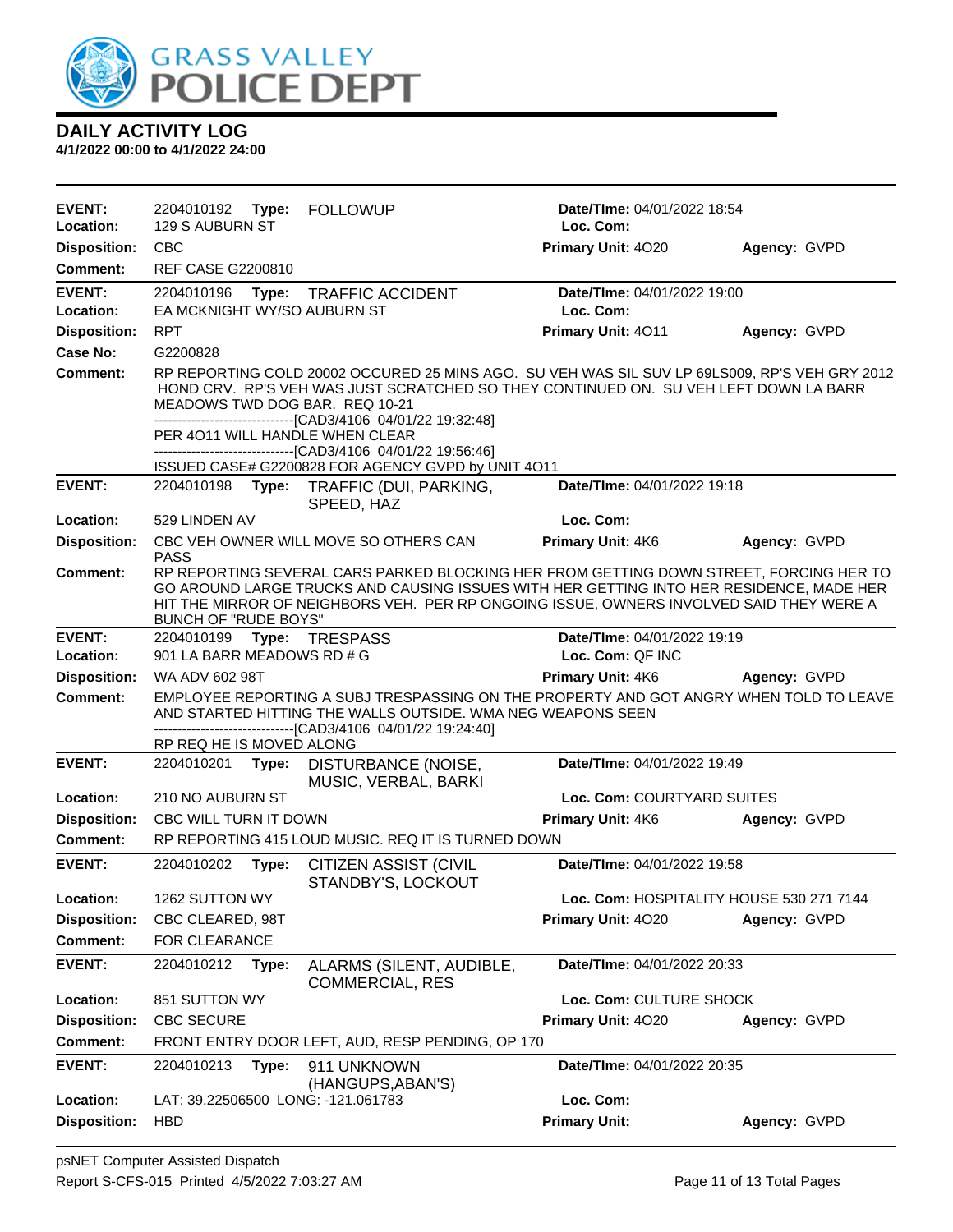

| <b>Comment:</b>            | 911 ABAN                                                                                                                                                                                                                 |                                          |              |
|----------------------------|--------------------------------------------------------------------------------------------------------------------------------------------------------------------------------------------------------------------------|------------------------------------------|--------------|
|                            | -------------------------------[CAD1/4085 04/01/22 20:39:21]<br>ON CALLBACK, LEFT MSG                                                                                                                                    |                                          |              |
|                            | -------------------------------[CAD3/4106 04/01/22 20:54:37]                                                                                                                                                             |                                          |              |
|                            | <b>NEG SIG HIST W NUM</b><br>***** EVENT CLOSED BY CAD3                                                                                                                                                                  |                                          |              |
| <b>EVENT:</b>              | 2204010216 Type: TRAFFIC (DUI, PARKING,<br>SPEED, HAZ                                                                                                                                                                    | Date/TIme: 04/01/2022 20:56              |              |
| Location:                  | SO AUBURN ST/49/20 RAMP                                                                                                                                                                                                  | Loc. Com: CHEVRON                        |              |
| <b>Disposition:</b>        | UTL                                                                                                                                                                                                                      | <b>Primary Unit: 4S3</b>                 | Agency: GVPD |
| <b>Comment:</b>            | CHP ADVISING POSS 23152 WHI ACURA SEDAN 3BBZ204 GOING 30-35 MILES ON STATE 49, LAST SEEN<br>PULLING INTO CHEVRON. THEY HAVE A UNIT GOING TO CHECK AS WELL<br>------------------------------[CAD1/4085 04/01/22 20:57:54] |                                          |              |
|                            | <b>VOICED</b>                                                                                                                                                                                                            |                                          |              |
| <b>EVENT:</b><br>Location: | 2204010222 Type: ATTEMPT TO CONTACT<br><b>BRUNSWICK RD/SUTTON WY</b>                                                                                                                                                     | Date/TIme: 04/01/2022 21:50<br>Loc. Com: |              |
| <b>Disposition:</b>        |                                                                                                                                                                                                                          | <b>Primary Unit: 4K6</b>                 | Agency: GVPD |
| <b>Case No:</b>            | G2200829                                                                                                                                                                                                                 |                                          |              |
| Comment:                   | 4ZFS154                                                                                                                                                                                                                  |                                          |              |
|                            | -------------------------------[CAD3/4106 04/01/22 21:52:22]                                                                                                                                                             |                                          |              |
|                            | EVENT LOCATION CHANGED FROM BRUNSWICK SUTTON<br>-------------------------------[CAD1/4085 04/01/22 22:11:33]                                                                                                             |                                          |              |
|                            | TOW ASSIGNED-ADVANCED TOWING, 319 RAILROAD AVE, GRASS VALLEY, 5304775400,                                                                                                                                                |                                          |              |
|                            | -------------------------------[CAD1/4085 04/01/22 22:11:40]<br>ADVANCED ETA DRIVETIME                                                                                                                                   |                                          |              |
|                            | -------------------------------[CAD3/4106 04/01/22 22:12:42]                                                                                                                                                             |                                          |              |
|                            | ISSUED CASE# G2200829 FOR AGENCY GVPD by UNIT 4O20                                                                                                                                                                       |                                          |              |
|                            | -------------------------------[CAD3/4106 04/01/22 22:18:24]<br>LOCATED PLAVED                                                                                                                                           |                                          |              |
|                            | -------------------------------[CAD3/4106 04/01/22 22:37:34]                                                                                                                                                             |                                          |              |
| <b>EVENT:</b>              | FCN/3702209104600<br>2204010226<br>Type:<br>ALARMS (SILENT, AUDIBLE,                                                                                                                                                     | Date/TIme: 04/01/2022 22:08              |              |
|                            | <b>COMMERCIAL, RES</b>                                                                                                                                                                                                   |                                          |              |
| Location:                  | 640 E MAIN ST # 2                                                                                                                                                                                                        | Loc. Com: DOKIMOS EAST MAIN PHARMACY     |              |
| <b>Disposition:</b>        | CBC RESP ON SCENE                                                                                                                                                                                                        | <b>Primary Unit: 4S3</b>                 | Agency: GVPD |
| <b>Comment:</b>            | OFFICE GLASS BREAK, CONSULT MOTION, WILL CALL MOTION, OFFICE MOTION/ AUDIBLE/RESP<br>PENDING/OP 158                                                                                                                      |                                          |              |
|                            | -------------------------------[CAD3/4106 04/01/22 22:09:58]<br>4S3 ADV                                                                                                                                                  |                                          |              |
|                            | -------------------------------[CAD1/4085 04/01/22 22:12:39]                                                                                                                                                             |                                          |              |
|                            | ALARM CO CALLED BACK RESP DAVID RESPONDING IN GRY AUDI, ETA 10 MINS                                                                                                                                                      |                                          |              |
| <b>EVENT:</b><br>Location: | 2204010228<br>Type: ALL OTHERS<br>536 WHITING ST #73                                                                                                                                                                     | Date/TIme: 04/01/2022 22:15<br>Loc. Com: |              |
| <b>Disposition:</b>        | <b>CBC</b>                                                                                                                                                                                                               | Primary Unit: 4011                       | Agency: GVPD |
| <b>Comment:</b>            | RP REPORTING HIS LANDLORD IS THREATENING TO SEND PEOPLE OVER TO REMOVE HIM FROM THE                                                                                                                                      |                                          |              |
|                            | APARTMENT THAT HE IS STAYING AT. REQ 1021                                                                                                                                                                                |                                          |              |
|                            | -------------------------------[CAD3/4106 04/01/22 22:16:50]<br>EVENT CALL TYPE CHANGED FROM PR                                                                                                                          |                                          |              |
|                            | ------------------------------[4O11/MDT 04/01/22 22:37]                                                                                                                                                                  |                                          |              |
|                            | CTC MADE. SUB HAS RESIDENCY IN APT. ADVISED TO SEPERATE FROM ROOMMATE AND AVOID                                                                                                                                          |                                          |              |
|                            | CONFONTATION. HE WAS ENCOURAGED TO CALL LE IF THINGS ESCALATE.<br>-------------------------------[CAD3/4106 04/01/22 22:39:04]                                                                                           |                                          |              |
|                            | EVENT LOCATION CHANGED FROM 536 WHITING ST GV                                                                                                                                                                            |                                          |              |
| <b>EVENT:</b>              | 2204010231<br>Type: INFORMATION                                                                                                                                                                                          | Date/TIme: 04/01/2022 22:18              |              |
| Location:                  | 49/20 RAMP STATE/BRUNSWICK RD                                                                                                                                                                                            | Loc. Com: N OF BRUNSWICK                 |              |